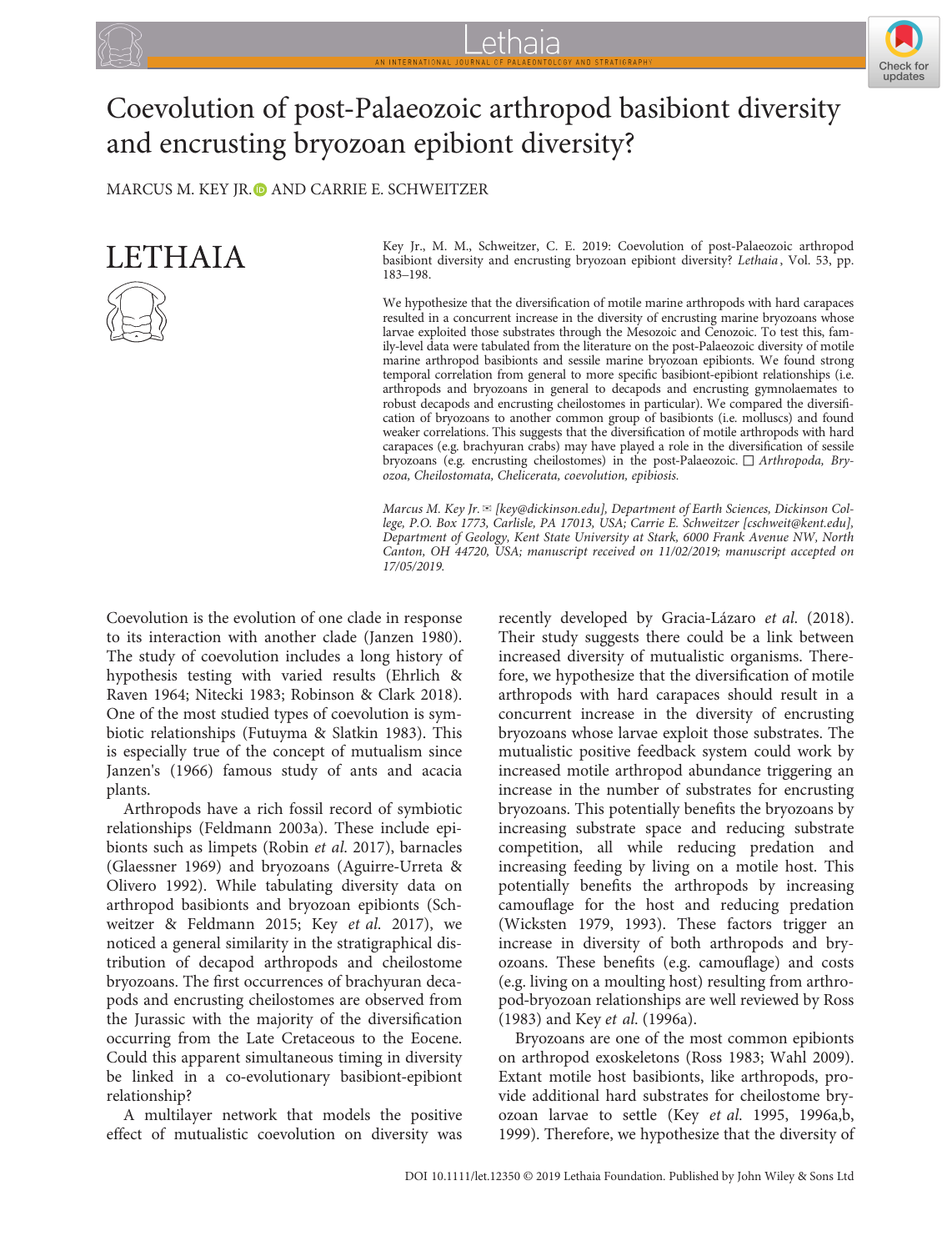arthropods with hard carapaces and encrusting bryozoans should co‐vary through time. Hard substrate space is a limiting factor for bryozoans, especially encrusting bryozoans (Jackson 1977; Lidgard & Jackson 1989; McKinney 1995; Taylor 2016). Therefore, any increase in hard substrate space (e.g. motile host basibionts) should cause an increase in bryozoan diversity as documented by Balazy & Kuklinski (2013).

We follow the terminology of Wahl (1989) and refer to the motile arthropods as basibionts (i.e. the host substrate organisms) and the bryozoans as epibionts (i.e. the sessile organisms attached to the basibiont's outer surface without trophically depending on it). Following the terminology of Taylor & Wilson (2002), we will focus on epibionts as opposed to endosymbionts as the bryozoans are ectosymbionts or episkeletozoans inhabiting the exoskeleton of their host arthropod.

Arthropods in general have evolved multiple symbiotic relationships (Ross 1983). Crustaceans in particular have more symbiotic relationships than perhaps any major group of invertebrates (Ross 1983). Symbioses occur in all major groups of crustaceans, especially those with larger exoskeletons such as the isopods and decapods (Ross 1983). Of the marine animals, crustaceans are the most diverse group of basibionts and bryozoans are the most diverse group of epibionts (Wahl 2009, fig. 4.2). A classic example of extant decapod‐bryozoan symbiosis includes decorator crabs using bryozoans as masking material (Parapar et al. 1997; Stachowicz & Hay 2000). Basibiont-epibiont relationships among fossilized decapod arthropods and cheilostome bryozoans have been recently reviewed by Key et al. (2017).

There are some limitations in using the fossil record of arthropod‐bryozoan symbioses. First, some arthropod carapaces are weakly calcified and not likely to be fossilized (Plotnick 1986; Hof & Briggs 1997; Klompmaker et al. 2017). Second, some arthropods eat their exuviae following moulting (Skinner 1985; Wolcott & Hines 1990; Swift 1992; Jernakoff et al. 1993) which reduces the chance of fossilization. Third, the vagaries of fossilization of the host arthropod's epicuticle makes the preservation of any attached epibionts under‐represented in the fossil record (Feldmann 2003a,b; Waugh et al. 2004). Fourth, some encrusting bryozoans lack biomineralization (i.e. Order Ctenostomata) so are less common in the fossil record. Fortunately, some ctenostomes can etch into substrates (Pohowsky 1978) or be preserved as a bioimmuration (Taylor 1990).

Studies often use temporal correlation of time series data to infer causality (e.g. anthropogenic greenhouse gas emissions and global warming). Studies on arthropods (Minelli et al. 2013; Klompmaker et al. 2015) and bryozoans (McKinney & Jackson 1989; Taylor & Waeschenbach 2015) often use biodiversity time series data to infer evolutionary causality. When trying to interpret biodiversity time series data, it is important to keep in mind that temporal correlation does not necessarily imply causation (Hannisdal & Liow 2018). The approach we take is to test for significant temporal correlation from general to more specific basibiont-epibiont relationships.

## Materials and methods

We tabulated data from the literature on the diversity of motile marine arthropod basibionts and marine bryozoan epibionts through the Mesozoic and Cenozoic. We restricted this study to the post‐Palaeozoic as decapod arthropods and cheilostome bryozoans are members of Class Malacostraca and Class Gymnolaemata which are both associated with Sepkoski's (1981, 1984) Modern Evolutionary Fauna. Members of this Modern fauna may have originated in the Palaeozoic but their diversification did not accelerate until the Mesozoic and Cenozoic.

Temporally, we used post‐Palaeozoic stage‐level bins except for the short stages of the Quaternary, where we used series. When there was a disagreement in the literature about a taxon's stratigraphical range, we used the greater range as the fossil record more often underestimates stratigraphical ranges (Marshall 1990; Donoghue & Benton 2007). For a geological time scale, we used the International Commission on Stratigraphy's 2018/08 version of the International Chronostratigraphic Chart (Cohen et al. 2013). We did not range families through unless there were occurrences in several epochs of the Cenozoic or if identifications were personally verified as recommended by Schweitzer & Feldmann (2014, 2015). To avoid the preservational bias of including Modern faunas, we followed standard practice (Foote & Miller 2007) and excluded the Holocene data. The stage‐level bins ranged in duration from 0.70 (Induan) to 18.5 Myr (Norian) (mean  $=$  5.2 Myr, standard deviation  $= 3.4$  Myr). To correct for this variation, we used the number of families per million years for each stage in all the analyses.

Taxonomically, we used family‐level data as family‐level diversity and stratigraphical range are better constrained than at the genus‐ or species‐levels. The costs and benefits of using higher taxa are well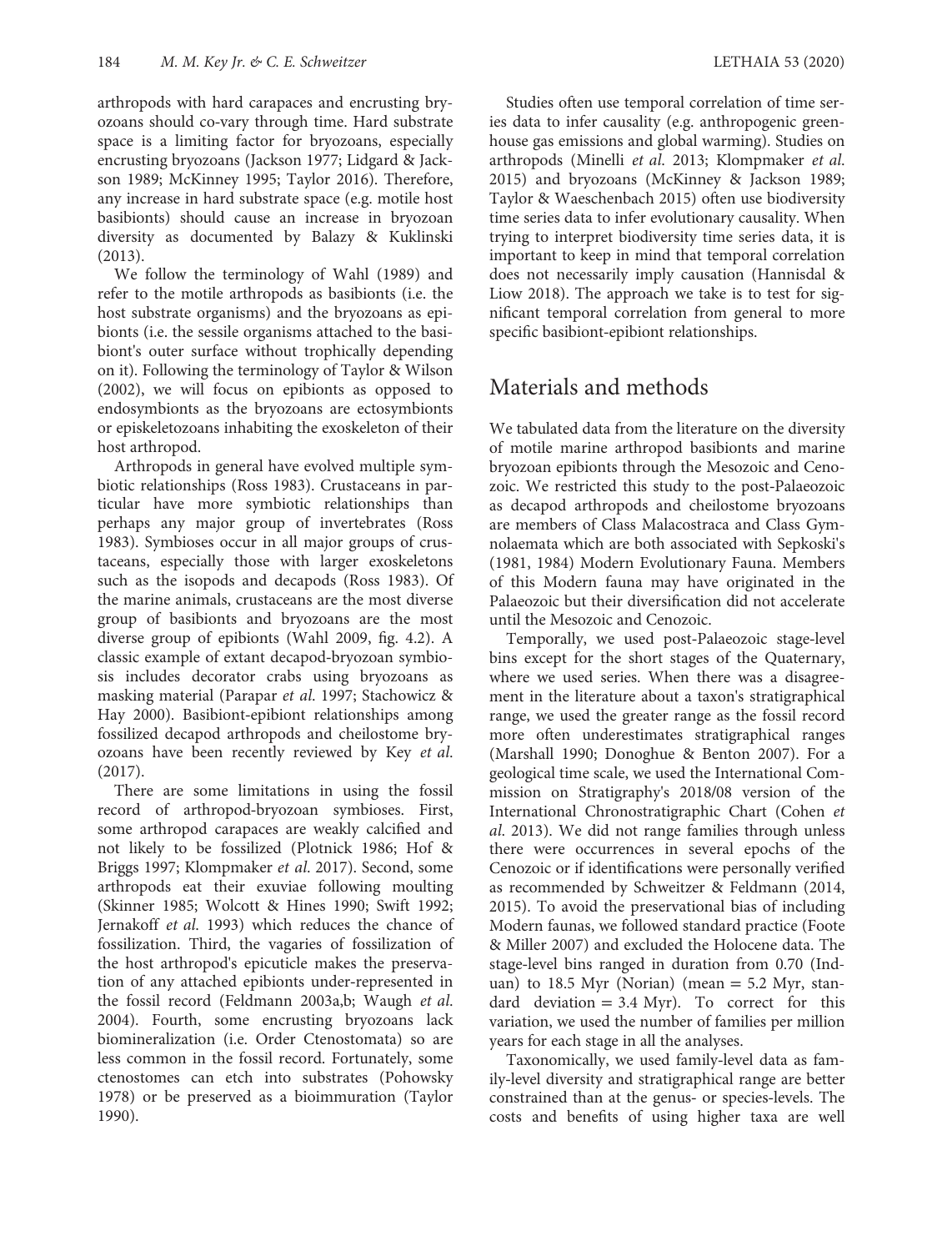known (Raup 1979), but the general diversity trends tend to be similar, although they have lower resolution at the higher taxonomic level (Alroy 2010). The nested structure of the taxonomic hierarchical classification system means that lower and higher taxa must always exhibit some degree of correlation (Gaston 2000), but it is minimized when the ratio of lower to higher taxa is less (Rosser 2017). This same pattern holds for bryozoans when comparing published genus (McKinney & Taylor 2001, fig. 2; Taylor & Waeschenbach 2015; fig. 8, 12) and family diversity curves (Boardman & Cheetham 1973, fig. 26; Taylor 1988, fig. 1; Lidgard et al. 1993, fig. 6; Taylor et al. 2009, fig. 8). The same pattern holds for arthropods which exhibit similar family‐ and genus‐level diversity patterns (Sepkoski 2000, fig. 1; PBDB 2018).

We restricted this study to motile marine arthropod basibionts and sessile marine bryozoan epibionts. We excluded sessile marine arthropods (e.g. barnacles) because, even if they could provide three‐dimensional attachment space, they do not provide the ecological benefit of a motile host for the bryozoans as discussed below. We chose from the following groups of motile marine arthropods with mineralized exoskeletons that can provide a viable substrate for a bryozoan larva. The malacostracans include Phyllocarida, Peracarida (amphipods, isopods, mysids), Hoplocarida (stomatopods, archaeostomatopodas and paleostomatopods) and Eumalacostraca (Decapoda, euphausiids). We did not include phyllocarids, mysids and euphausiids because they generally are pelagic and have no records of fouling by bryozoans. We did not include amphipods due to their scant fossil record and no records of fouling by bryozoans. We did not include Archaeostomatopoda and Palaeostomatopoda as they are known only from the Palaeozoic (Schram et al. 2013).

Thus, the malacostracans were represented by the decapods (shrimp, crabs, lobsters, etc.), isopods (sea slaters) and stomatopods (mantis shrimp). The chelicerates were represented by the xiphosurids (horseshoe crabs) and pycnogonids (sea spiders). All five of these groups function today as basibionts for epibiont bryozoans. We excluded ostracods because of their different ecology (i.e. mostly planktonic and microscopic), which has precluded them being a host substrate for bryozoans in today's oceans.

The decapod basibiont‐bryozoan epibiont relationships preserved in the fossil record are all from marine environments (Key et al. 2017). Therefore, we restricted this study to marine groups. The excluded freshwater arthropods included crayfish (four extant and two extinct families), shrimp (five families and one family inhabiting both marine and freshwater, all fossil freshwater representatives excluded) and crabs (six families). We excluded the following eight exclusively freshwater bryozoans: all six families of phylactolaemates and two ctenostome families, Hislopiidae and Paludicellidae.

Post‐Palaeozoic marine decapod families were tabulated per infraorder or in some cases, nonmonophyletic groups of superficially similar organisms, into the following 12 groups. Shrimp were grouped into: (1) Dendrobranchiata (penaeid and related shrimp); (2) Pleocyemata (caridean and stenopodidean shrimp); (3) Axiidea; and, (4) Gebiidea, which include mud and ghost shrimp (the latter two often referred to as 'callianassids' in the fossil record). Crabs were grouped into: (5) Anomura (an array of crab and lobster-like decapods, including hermit crabs, squat lobsters and porcelain crabs); (6) Podotremes (a polyphyletic subset of Brachyura in which the genital openings are on the appendages, in several sections (Dromiacea 1833‐ 1850; Homoloida De Haan, 1839; Torynommidae Glaessner 1980; Etyoida Guinot & Tavares 2001; Raninoida Ahyong et al. 2007; Dakoticancroida Rathbun 1917; and Cyclodorippoida Ortmann 1892); (7) Heterotremata (a subset of Brachyura in which the genital openings are on the sternum (females) and appendages (males); and, (8) Thoracotremata (those brachyurans with genital openings on the sternum in both males and females). Lobsters were grouped into: (9) Glypheidea (a largely extinct group of clawed and pseudochelate lobsters); (10) Homarida (a marine subset of Astacidea, which also includes freshwater crayfish); (11) Polychelida (mostly extinct lobsters with more than three sets of claws); and, (12) Achelata (lobster‐like decapods such as spiny lobsters and slipper lobsters which lack claws but possess robust antennae such as palinurids and scyllarids).

Order Isopoda contributed eight families with a fossil record. Post‐Palaeozoic Unipeltata stomatopods range from the Late Jurassic to Holocene. There are 17 extant families (Van Der Wal et al. 2017), of which we included the eight with a fossil record. Two additional families are extinct. Order Xiphosurida was represented by one horseshoe crab family. Order Pantopoda added three fossil sea spider families.

Extinct occurrences of decapods are based upon the compilation of Schweitzer et al. (2010) and their own updates to that list. The most current classification schemes to family level and extant family occurrences were culled from a variety of sources. Dendrobranchiata data were taken from De Grave & Fransen (2011) and Tavares & Martin (2010). Stenopodidea was taken from De Grave & Fransen (2011) and Goy (2010), and the caridean family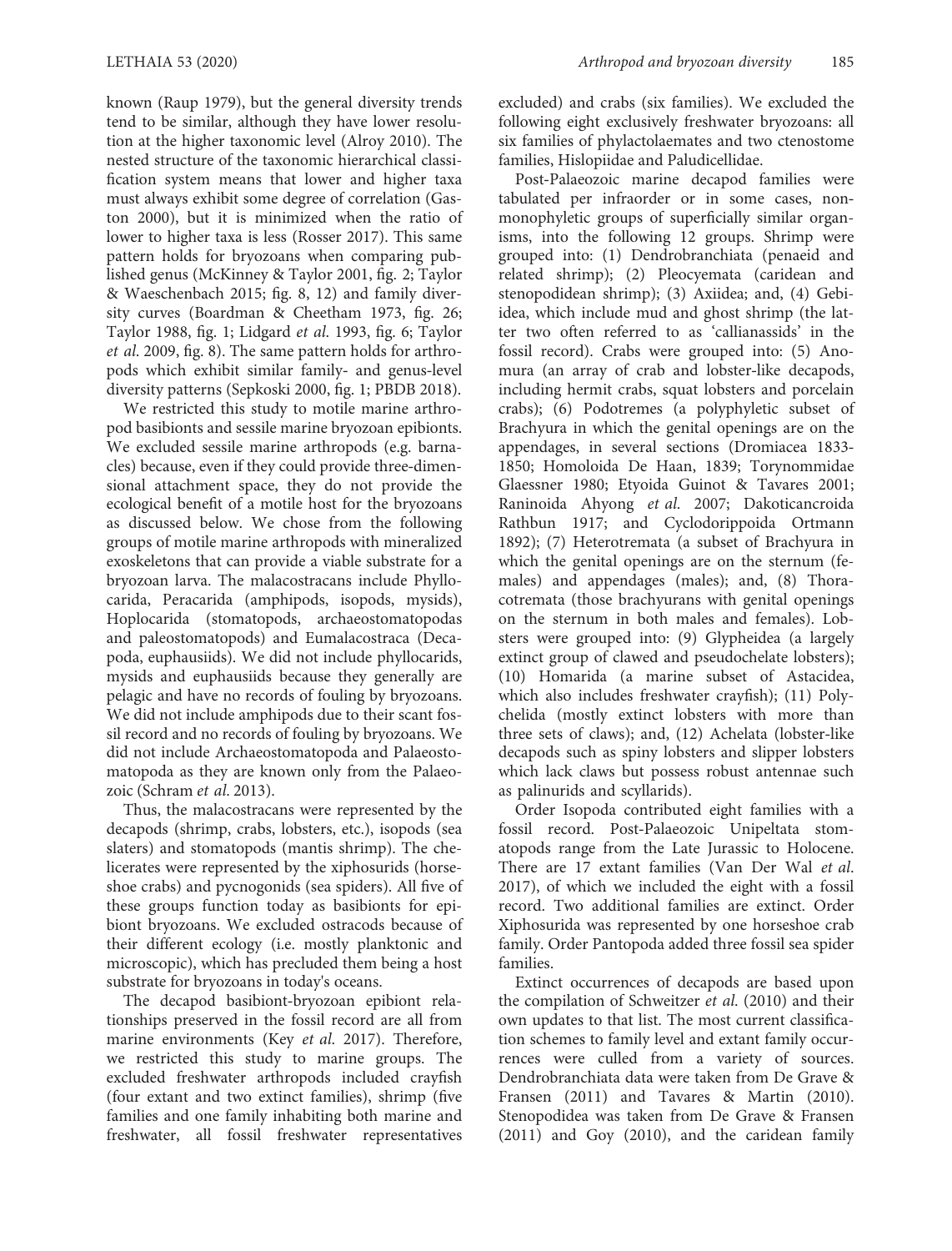classification and occurrences were compiled from Wicksten (2010), De Grave & Fransen (2011), and De Grave et al. (2014, 2015). Anomura was compiled from Boyko & McLaughlin (2010), McLaughlin et al. (2010a,b), Osawa & McLaughlin (2010), and Tudge et al. (2012). Gebiidea and Axiidea occurrences were compiled from Dworschak et al. (2012), Poore & Dworschak (2017), and Dworschak & Poore (2018). Lobster classification follows Karasawa et al. (2013) and extant lobster occurrences were taken from Chan (2010). Podotreme crab classification follows Karasawa et al. (2011, 2014), Davie et al. (2015), and Schweitzer et al. (2016). Heterotremate crabs have received considerable attention in the past decade, and classification and occurrences were compiled from multiple sources, with Ng et al. (2008), De Grave et al. (2009) and Schweitzer et al. (2010) as base lines. Portunoidea family classification follows Evans (2018) with consultation of Karasawa et al. (2008), Ng et al. (2008), Spiridinov et al. (2014), and Davie et al. (2015). Classification of Trapezioidea follows Castro et al. (2004) and Davie et al. (2015). Classification for Xanthoidea follows Lai et al. (2011), Thoma et al. (2014), and Davie et al. (2015). For the classification and arrangement of superfamilies, families, subfamilies and genera within the Majoidea, we follow Guinot (2011, 2012) and Windsor & Felder (2014). Classification of Pinnotheroidea follows Davie et al. (2015) and Theil et al. (2016). Eriphioidea families are based upon Davie et al. (2015), and Pseudozioidea is based upon Naruse & Ng (2014).

The post‐Palaeozoic stratigraphical distribution of isopod families was culled from Wieder & Feldmann (1992), Hyžný et al. (2013), Jones et al. (2014), Hessler (1969), Brandt et al. (1999) and Maguire et al. (2018). Isopod higher classification was based upon Ahyong et al. (2011) and generic occurrences in the World Register of Marine Species (WoRMS 2018). Stratigraphical ranges for stomatopods were compiled from several sources (Ahyong et al. 2007; Haug et al. 2010; Franţescu 2012; Schram et al. 2013; Charbonnier et al. 2017; and references therein). The stratigraphical distribution of horseshoe crab families was culled from Lamsdell (2016) and references therein. The stratigraphical distribution of sea spider families was culled from Arango & Wheeler (2007), Charbonnier et al. (2007) and Bamber (2011).

Post‐Palaeozoic marine bryozoan families were tabulated per order into five groups following Bock & Gordon (2013): Order Cheilostomata and Order Ctenostomata in Class Gymnolaemata as well as Order Cryptostomata, Order Cyclostomata and Order Trepostomata in Class Stenolaemata. Despite lacking biomineralization, ctenostomes do have a

fossil record (Pohowsky 1978). Since they foul arthropods today (Key et al. 2017), we included Order Ctenostomata in this study. The families and their stratigraphical distributions were compiled from Taylor (1993), Bock & Gordon (2013), Bock (2018) and Gordon (2018).

To test for coevolution of the arthropods and bryozoans, we adopted the approach of Huntley & Kowalewski (2007) of using correlation coefficients to infer temporal coupling. Following their methodology, the data were corrected for autocorrelation by first differencing. We used the following four basibiont-epibiont pairs arranged from general to more specific subset relationships to test for time series correlations.

- 1 Arthropods and bryozoans. Arthropods include the post‐Palaeozoic motile marine Decapoda, Isopoda, Stomatopoda, Pantopoda and Xiphosurida. Bryozoans include the post‐Palaeozoic sessile marine Gymnolaemata and Stenolaemata;
- 2 Arthropods and encrusting bryozoans. Though erect bryozoans do occur on fossilized arthropods (Key et al. 2010) and many erect forms begin with a small encrusting base, by far the most common growth forms on arthropods are encrusting bryozoans (Key et al. 2017). Therefore, the bryozoan colony growth form was classified for each family using the simplified growth form classification of Nelson et al. (1988) as modified by Smith & Nelson (1994) and summarized in Smith et al. (1998). Each family was scored as either having at least one taxon that was encrusting or not, primarily based on Bock (2018) and augmented as needed by Bassler (1953) and the primary literature. In the encrusting colony growth form, we included the habit of etching into substrates by some ctenostomes and cheilostomes (Pohowsky 1978; Taylor et al. 1999, 2013);
- 3 Decapods and encrusting gymnolaemates. Among the arthropods, we focused on Order Decapoda as it is the most diverse group of arthropod basibionts in our data set. Among the bryozoans, we focused on Class Gymnolaemata as it contains the two most diverse extant epibiont bryozoan orders (Cheilostomata and Ctenostomata); and
- 4 Robust decapods and encrusting cheilostomes. Among the decapods, we excluded those that are rarely fouled by bryozoans such as the Anomura squat lobsters and porcelain crabs, the Thoracotremata brachyuran crabs that are often intertidal and burrowing, and those decapods that have thin exoskeletons such as burrowing and swimming shrimp. We included those decapods that provide firm substrates for fouling bryozoan larvae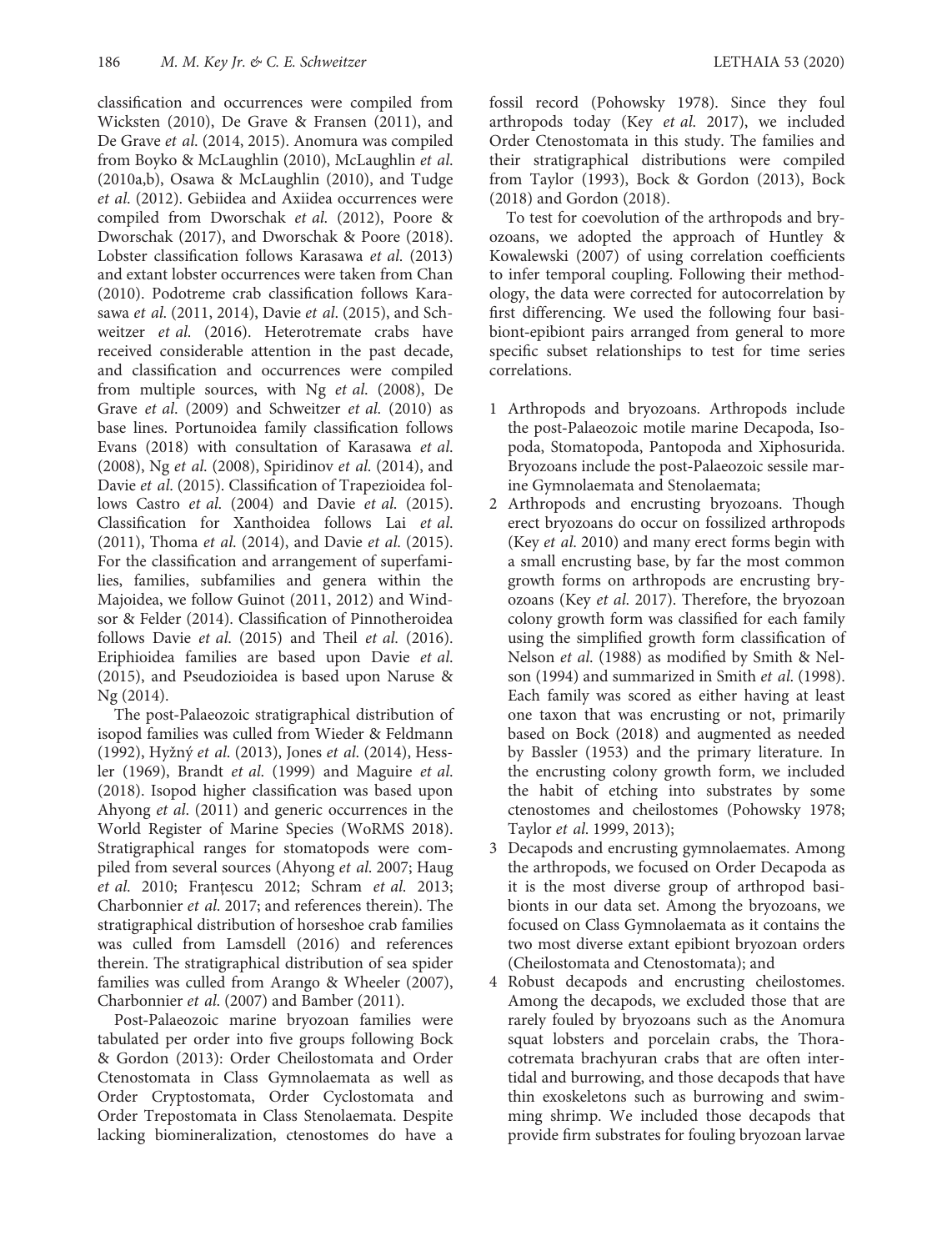

Fig. 1. Post-Palaeozoic family-level diversity of main groups of motile marine arthropods and sessile marine bryozoans used in this study. Raw data available in Table S1.

including the ubiquitous Heterotremata brachyuran crabs, the Podotremata brachyuran crabs which exhibit carrying behaviour and lobsters including Glypheidea, Homarida (i.e. marine Astacidea), Polychelida and Achelata (Giri & Wicksten 2001; Waugh et al. 2004; Key et al. 2017). Among the encrusting gymnolaemates, we focused on the cheilostomes as they dominate the fossil and extant bryozoan basibiont record (Key et al. 2017).

To test for similar correlations with our basibiont groups, we extracted stage‐by‐stage family‐level molluscan diversity data from the Paleobiology Database (PBDB 2018) using the same range‐through method for the arthropods and bryozoans. We chose molluscs as their robust shells are common substrates for bryozoans, and many are motile‐like arthropods. Bivalves (Taylor 1979; Taylor & Wilson 2003), gastropods (Taylor et al. 1989; Taylor 1994) and cephalopods (Wyse Jackson & Key 2014; Wyse Jackson et al. 2014) all serve as basibionts for epibiont bryozoans and are well preserved in the fossil record.

To test for coevolution of the post‐Palaeozoic bryozoans and molluscs, we used the following four basibiont‐epibiont pairs arranged from general to more specific subset relationships to test for time series correlations: (1) all bryozoans and all molluscs; (2) encrusting bryozoans and all molluscs; (3) encrusting gymnolaemate bryozoans and motile molluscs most accessible to fouling bryozoans larvae (i.e. gastropods plus cephalopods but not bivalves which often are infaunal); and, (4) encrusting cheilostome gymnolaemate bryozoans and gastropods plus cephalopods.

### Results

At the most general level of correlation, the number of post‐Palaeozoic motile marine arthropod families ranged from one in the Induan stage of the Lower Triassic to 98 in the Pleistocene Series of the Quaternary (Fig. 1; Table S1). The number of post-Palaeozoic sessile marine bryozoan families ranged from seven in the Induan to 126 in the Piacenzian stage of the Pliocene (Fig. 1; Table S1). After correcting for the different durations of the stage bins, this correlation produced a significant (i.e.  $P < 0.001$ ) linear regression with an  $R^2$  value of 0.969 (Fig. 2A, Table 1; Table S2) and when using first differences a significant (i.e.  $P < 0.001$ )  $R^2$  value of 0.973 (Table 1; Table S3).

The number of post-Palaeozoic sessile marine encrusting bryozoan families ranged from 6 in the Induan to 78 in the Piacenzian (Fig. 3; Table S1). Correlating this time series with the number of post‐ Palaeozoic motile marine arthropod families (Fig. 3) produced a significant (i.e.  $P < 0.001$ ) linear regression with an  $R^2$  value of 0.970 (Fig. 2B) after correcting for the different durations of the stage bins (Table 1; Table S2). Using first differences yielded a significant (i.e.  $P < 0.001$ )  $R^2$  value of 0.973 (Table 1; Table S3).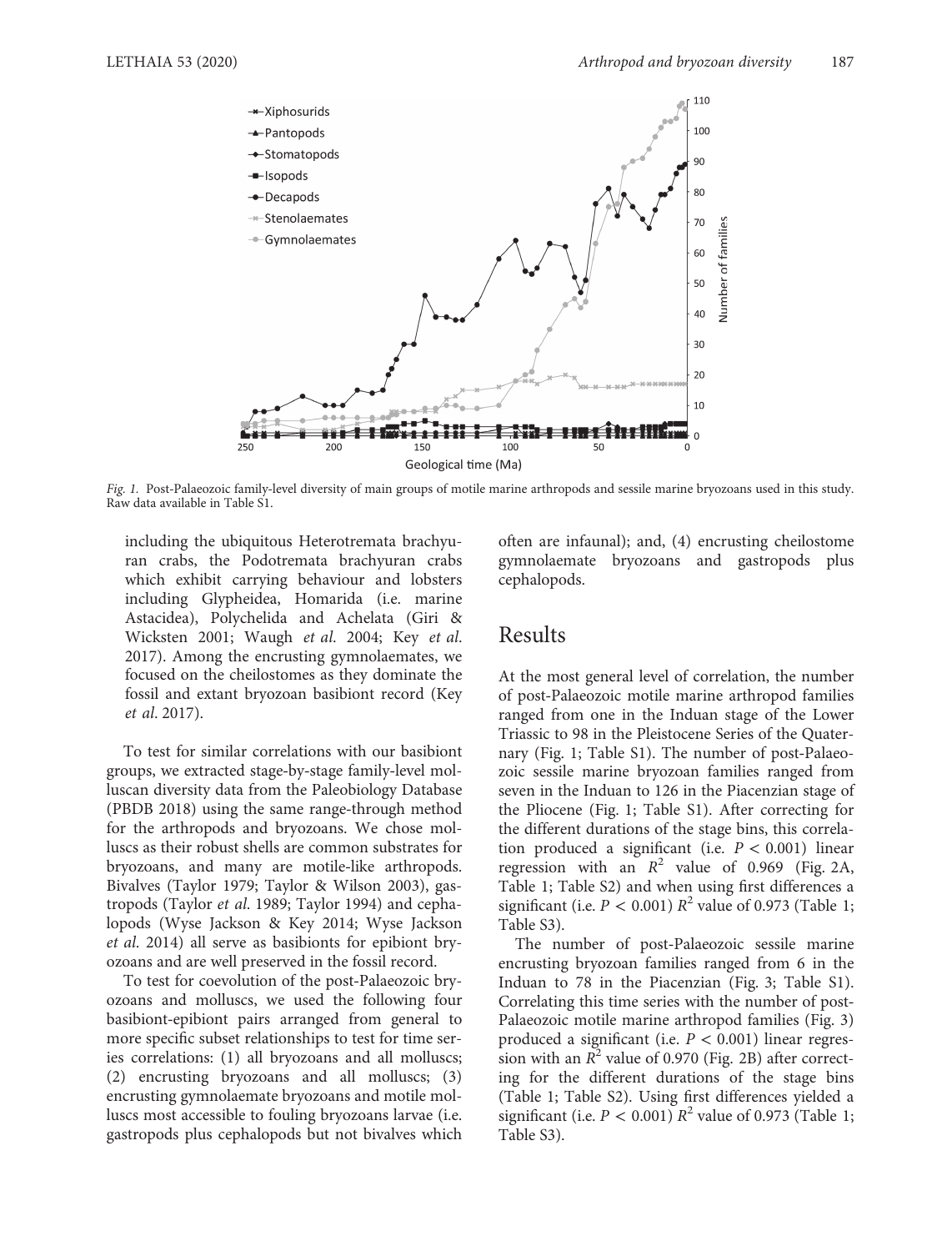

Fig. 2. Plots of post-Palaeozoic motile marine arthropod family-level diversity per million years versus post-Palaeozoic sessile marine bryozoan family‐level diversity per million years. Correlations are in increasing specificity from all arthropods and all bryozoans (A), to all arthropods and encrusting bryozoans (B), to decapods and encrusting gymnolaemates (C), to robust decapods and encrusting cheilostomes (D). All  $R^2$  values are significant to  $P < 0.001$ . Raw data available in Table S2.

The number of post-Palaeozoic motile marine decapod arthropod families ranged from 1 in the Induan to 89 in the Pleistocene (Fig. 4; Table S1). The number of post‐Palaeozoic sessile marine encrusting gymnolaemate bryozoan families ranged from four in the Induan to 71 in the Piacenzian (Fig. 4; Table S1). After correcting for the different durations of the stage bins, this correlation produced a significant (i.e.  $P < 0.001$ ) linear regression with an  $R^2$  value of 0.964 (Fig. 2C) and when using first differences a significant (i.e.  $P < 0.001$ )  $R^2$  value of 0.969 (Tables 1; Table S2).

The number of post-Palaeozoic motile marine robust decapod arthropod families ranged from 1 in the Induan to 60 in the Lutetian stage of the Eocene (Fig. 5; Table S1). The number of post‐Palaeozoic sessile marine encrusting cheilostome gymnolaemate bryozoan families ranged from 1 in the Tithonian stage of the Upper Jurassic to 63 in the Pleistocene (Fig. 5; Table S1). After correcting for the different durations of the stage bins, this correlation produced

a significant (i.e.  $P < 0.001$ ) linear regression with an  $R^2$  value of 0.955 (Fig. 2D) and when using first differences a significant (i.e.  $P < 0.001$ )  $R^2$  value of 0.940 (Table 1; Table S2).

In contrast to the bryozoan‐arthropod correlations, the bryozoan‐molluscan correlations (Fig. 6, Tables 1; Tables S4, S5) were on average significantly weaker (mean = 0.667; standard devia- $\tau$  tion = 0.060) than for bryozoans and arthropods (mean =  $0.964$ ; standard deviation =  $0.014$ ; t-test,  $P = 0.004$ ).

### Discussion

Our literature‐based, family‐level diversity tabulation is effective as a higher proportion of taxa can be incorporated than if working at the species‐ or genus‐level as the latter data are not available for bryozoans. Additionally, most of the competing hypotheses for the diversification of cheilostome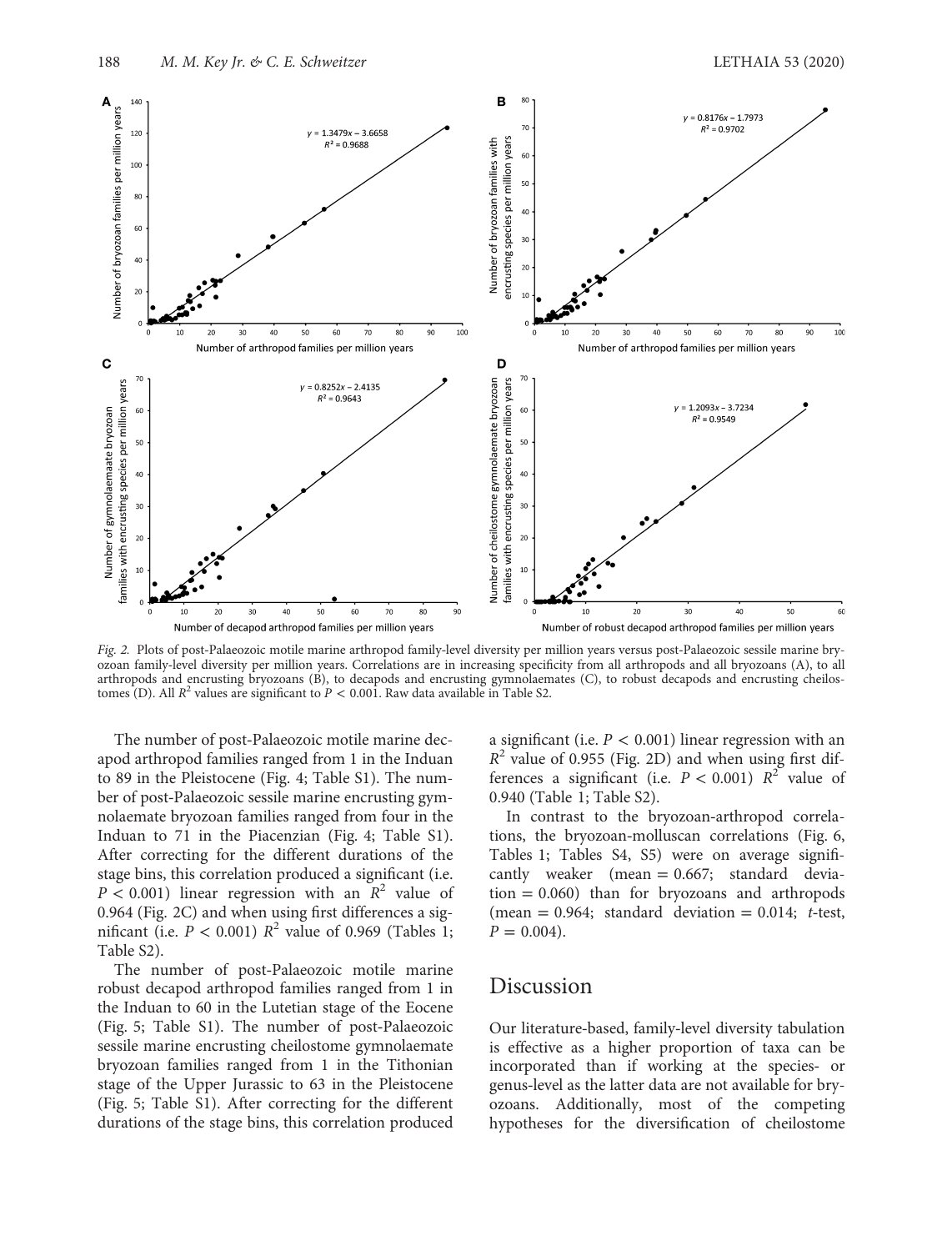Table 1. Correlation values for family-level diversity of basibiont–epibiont pairs using diversity per million years (Fig. 2), and diversity per million years corrected for autocorrelation by first differencing

| Basibiont-Epibiont pair                                      | $R^2$                |                                           |
|--------------------------------------------------------------|----------------------|-------------------------------------------|
|                                                              | Diversity<br>per Myr | Diversity per<br>Myr first<br>differences |
| Arthropods-Bryozoans                                         | 0.969                | 0.973                                     |
| Arthropods-Encrusting bryozoans                              | 0.970                | 0.973                                     |
| Decapods-Encrusting<br>gymnolaemates                         | 0.964                | 0.969                                     |
| Robust decapods-Encrusting<br>cheilostomes                   | 0.955                | 0.940                                     |
| Molluscs-Bryozoans                                           | 0.674                | 0.700                                     |
| Molluscs-Encrusting bryozoans                                | 0.705                | 0.732                                     |
| Gastropod + cephalopod molluscs-<br>Encrusting gymnolaemates | 0.638                | 0.663                                     |
| Gastropod + cephalopod molluscs-<br>Encrusting cheilostomes  | 0.576                | 0.573                                     |

Linear regression P values are all <0.001.

bryozoans discussed below were based on family‐ level data. This approach, though, is limited in four ways.

First, it requires the assumption that each family has the same cumulative surface area available for bryozoan larval settlement. This is not the case because intra‐family diversity varies, intra‐family population sizes vary and intra‐family exoskeleton surface area varies. For example, the number of species per family in cheilostome bryozoans ranges from 1 to 336 (Bock & Gordon 2013).

Regarding the effect of intra‐family population size variation, how well does family‐level data reflect abundance in arthropods and bryozoans? Due to the difficulty of counting individuals in life and death assemblages (Lockwood & Chastant 2006), there are few studies comparing diversity and abundance to test how valid is our use of family‐level diversity as a proxy for abundance. What studies there are, tend to be small scale and at the species level. Two studies in Panama using bryozoans (Taylor 2001) and arthropods (Abele 1976) suggest abundance and diversity tend to be positively correlated.

In regard to the effect of intra‐family exoskeleton surface area variation, each arthropod basibiont does not provide the same target area for bryozoan larval settlement. Klompmaker et al. (2015) found that maximum, mean and median body size increased for crabs and lobsters over the course of the Mesozoic. They argued that this long‐term increase in body size of crabs and lobsters, coupled with their increased diversity and abundance, suggests that their ecological impact may have increased over evolutionary time.

The Target Area Hypothesis (Lomolino 1990) of MacArthur & Wilson's (1967) Theory of Island Biogeography argues that larger targets (e.g. islands or the exoskeletons of decapod basibionts) should have more diversity simply because they are a larger target for 'propagules' (Stracey & Pimm 2009). The target area effect has been documented on a variety of basibionts fouled by bryozoans, including decapods (Key



Fig. 3. Post-Palaeozoic family-level diversity of all motile marine arthropods and sessile marine encrusting bryozoans. Raw data available in Table S1.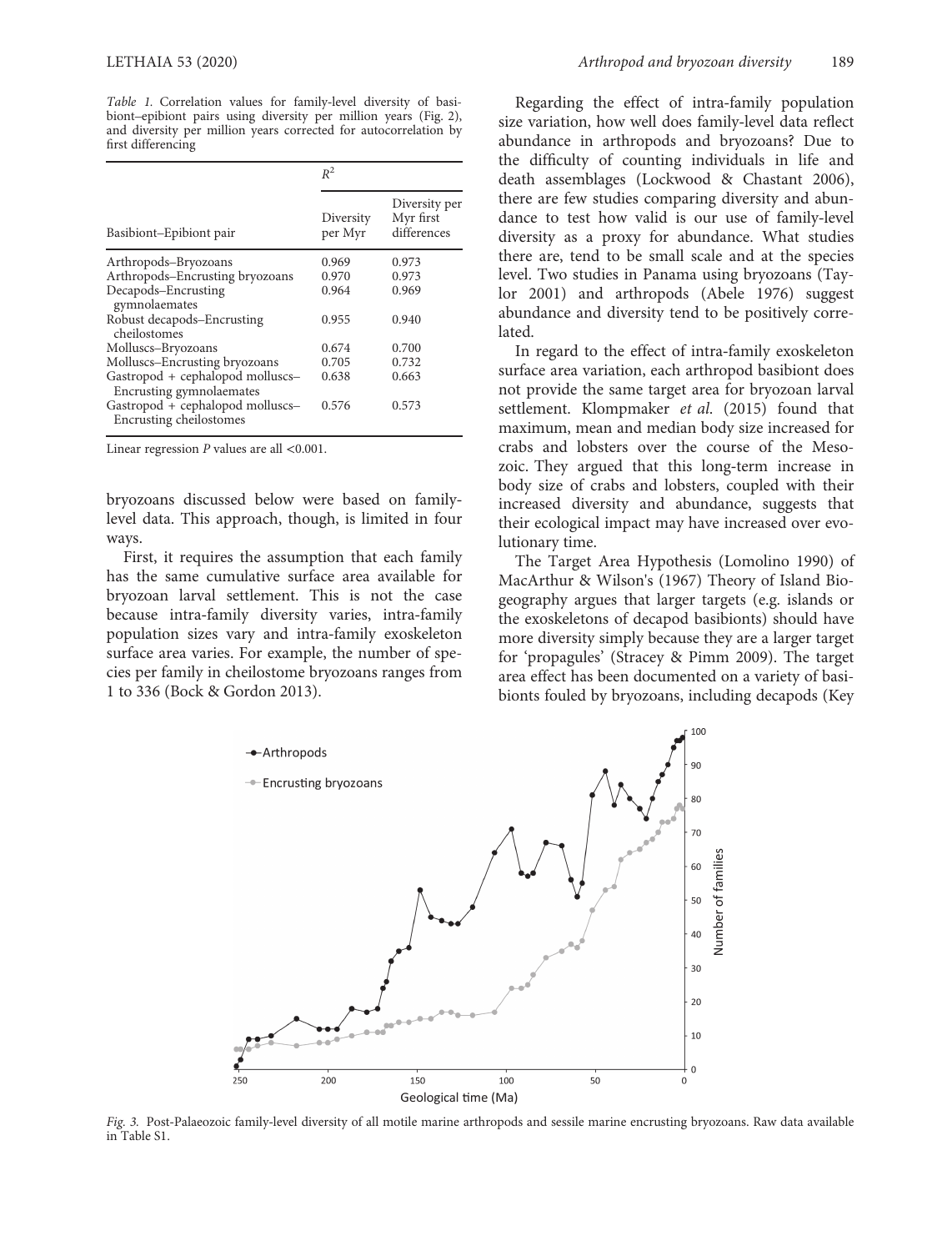

Fig. 4. Post-Palaeozoic family-level diversity of motile marine decapod arthropods and sessile marine encrusting gymnolaemate bryozoans. Raw data available in Table S1.



Fig. 5. Post-Palaeozoic family-level diversity of motile marine 'robust' decapod arthropods and sessile marine encrusting cheilostome gymnolaemate bryozoans. Raw data available in Table S1.

et al. 1996a, 2000, 2010, 2013, 2017; Key & Barnes 1999). Marine arthropods fouled by bryozoans vary in surface area by three orders of magnitude (Key et al. 2013, table 10.2). If the relative per cent cover of the host arthropod by the fouling bryozoan is low, then the potential benefit of camouflage is lost. If this is the case, then the relationship becomes more

commensal (i.e. the decapods are not harmed but not benefitted either).

Second, the approach requires the assumption that the prevalence of colony growth form is consistent within each bryozoan family. Colony growth form is quite ecophenotypically plastic and can vary within taxon (Hageman et al. 1997).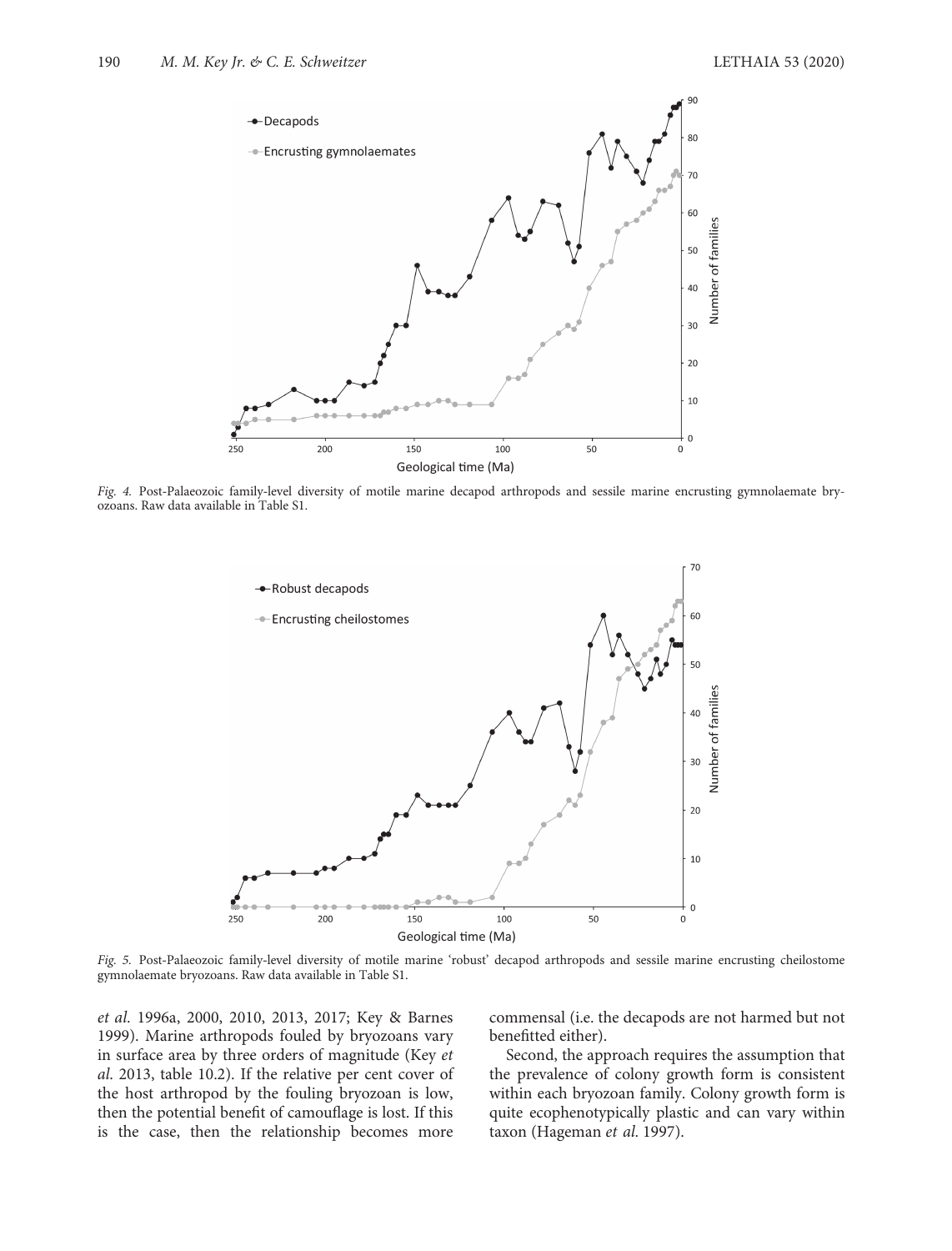

Fig. 6. Plots of post-Palaeozoic molluscan family-level diversity per million years versus post-Palaeozoic bryozoan family-level diversity per million years. Correlations are in increasing specificity from all molluscs and all bryozoans (A), to all molluscs and encrusting bryozoans (B), to gastropods + cephalopods and encrusting gymnolaemates (C), to gastropods + cephalopods and encrusting cheilostomes (D). All  $R^2$  values are significant to  $\overline{P}$  < 0.001. Raw data available in Table S4.

Third, this approach requires the assumption that bryozoan larval preference is equal among all arthropod basibionts. Bryozoan larvae often choose where to settle based on the composition of the biofilm community on the substrate (Dahms et al. 2004) and/or the mechanical properties of the surface on which bryozoan larvae settle (Gray et al. 2002).

Fourth, this approach requires the assumption that post‐settlement bryozoan larval mortality is equal among all arthropod basibionts. While on the exoskeleton of the arthropod basibiont, bryozoan larvae and their resulting colonies are affected by differential abrasion from the substrate (Fernandez-Leborans 2010), host grooming (Bauer 1981; Tashman et al. 2018), predation (Key et al. 2013), food availability (Eggleston 1971) and subaerial exposure (Key et al. 1995).

Despite these required assumptions, we think the analysis is worthwhile as the data set includes hundreds of families ranging over hundreds of millions of years that should still elucidate any general pattern present. Our approach of doing increasingly specific time series correlations revealed constant robust correlations. The  $R^2$  values were all significant (i.e.  $P < 0.001$ ), and using diversity per million years and first differences, ranged from  $0.940$  to  $0.973$  (mean  $=$ 0.964, standard deviation 0.014; Table 1). This suggests the diversification of arthropods is tightly correlated with the diversification of bryozoans. Despite the lowest diversity numbers of the four increasingly specific basibiont-epibiont correlations, the correlation between the decapods (and in particular robust ones like brachyuran crabs which are the most numerically abundant) and gymnolaemates (and in particular encrusting cheilostomes which are the most numerically abundant) was still strong with an  $R^2$  of 0.940. This is supported by the fossil record of crabs where gymnolaemates dominate the literature reports of fouling bryozoans (83%, Key et al. 2017, table 4) and especially cheilostomes (78%, Key et al. 2017, table 4).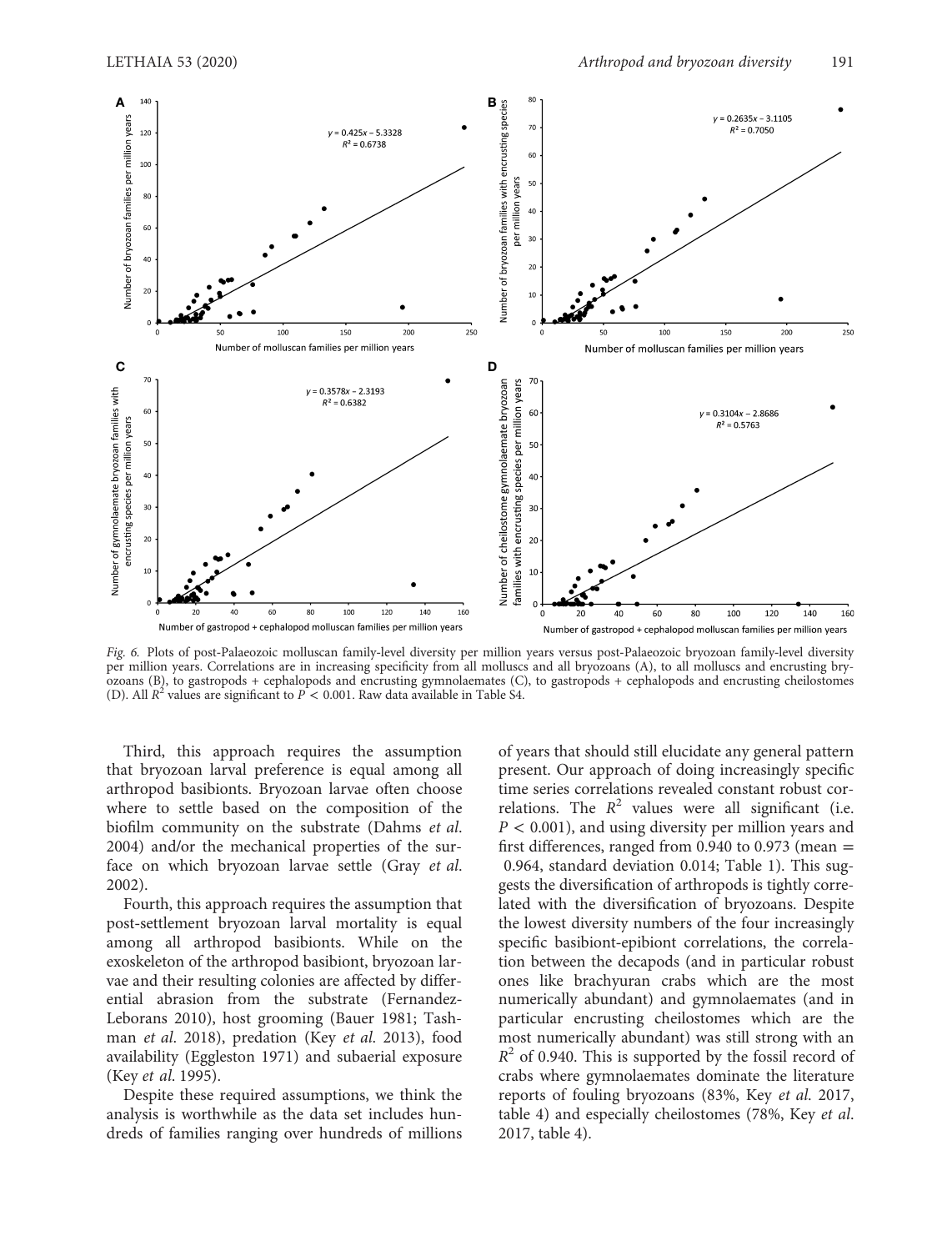In order to determine whether this study would produce different results using genus‐level taxonomy, we compared the family-level diversity plots (Figs 1, 3–5) with previously published genus‐level plots. Published marine arthropod data at the genus‐level show a general upward trend in diversity post-Palaeozoic (Sepkoski 2000). Our own data for decapods do as well, although with more peaks and troughs than the Sepkoski data, with peaks in the Tithonian, Albian‐Cenomanian, Campanian‐Maastrichtian, Lutetian and Priabonian and with troughs in the earliest Early Cretaceous, Turonian‐Coniacian, Danian‐Selandian, Bartonian and Oligocene. At least some of these peaks are due to collector bias (Schweitzer & Feldmann 2016).

Bryozoan genus‐level data show similar patterns to family‐level plots; however, plots exhibiting higher taxa data produce lower resolutions than do genuslevel plots. Both McKinney & Taylor (2001, fig. 2) and Taylor & Waeschenbach (2015, figs 8, 12) show a post Palaeozoic switchover at ~75 Ma from more cyclostomes to more cheilostomes. Our family‐level data suggest this happened at ~85 Ma. Our family‐ level data show similar trends with Lidgard et al.'s (1993, fig. 6) data on post‐Triassic cyclostome and cheilostome diversity. Both the previously published genus and family‐level data as well as our data show a general Cenozoic increase in cheilostome diversity. McKinney & Taylor (2001) attribute this increase in cheilostome diversity through the Cenozoic to lower extinction rates in encrusting as opposed to erect cheilostomes. This may be associated with increased diversity of arthropod basibiont substrates. Perhaps the coevolution of cheilostome epibionts and decapod basibionts contributed to the replacement of cyclostomes by cheilostomes in the Cenozoic (Lidgard et al. 1993; Sepkoski et al. 2000). Reports of cheilostomes fouling decapods today are three times more common than cyclostomes (Key et al. 2017, table 3) and five times more common in the fossil record (Key et al. 2017, table 4).

We suggest that the simultaneous timing of post-Palaeozoic marine arthropod and bryozoan diversification may be the result of co‐evolutionary host substrate‐fouling bryozoan relationships. But other potential causes were also undoubtedly operating during this time that may make this robust correlation simply a coincidence. For example, what is the temporal distribution of other hard substrates that we did not quantify? Encrusting bryozoans are also known to exploit abiotic hard substrates as well as dead biotic substrates (Taylor & Wilson 2003; Taylor et al. 2012; Taylor 2016), and carbonate hardgounds increased in availability through the Jurassic and Cretaceous (Wilson & Palmer 1992). Competing hypotheses for the radiation of cheilostomes include increasing colonial integration (Boardman & Cheetham 1973), the evolution of unilaminate erect growth forms (McKinney 1986), the evolution of zooidal and frontal budding (Lidgard 1986; Lidgard & Jackson 1989), the evolution of larval brooding (Taylor 1988), the advent of biomineralogical diversity (Taylor et al. 2009) and the evolution of features that protect the colony from micropredators (Lidgard et al. 2012; Taylor & Waeschenbach 2015). Perhaps increasing bryozoan fouling of motile marine 'robust' decapod arthropods allowed sessile marine encrusting cheilostome gymnolaemate bryozoans to diversify as well, in conjunction with these other drivers.

Adaptations for durophagy in decapods appeared in the early Mesozoic and were widespread by the Late Cretaceous, also coinciding with the radiation of Brachyura (Schweitzer & Feldmann 2010). Heterochely, which appeared in the early Triassic, confers numerous survival benefits beyond feeding (summarized in Schweitzer & Feldmann 2010). Many brachyuran lineages, including those extending into the Jurassic, exhibit multiple feeding strategies (Schweitzer & Feldmann 2010). Moreover, Decapoda includes some lineages exhibiting environmental preferences stable through time and some that inhabit a wide variety of environments at any given time (Schweitzer & Feldmann 2015). Lobster‐like lineages exhibited niche partitioning through time, perhaps ensuring survival of more lineages (Schweitzer & Feldmann 2014). Major radiations within decapods coincide with reef‐building through time (Klompmaker et al. 2013). Perhaps this diversity of habitat preferences conferred survivability within the group. All of these factors may have driven diversification among decapods independent of cheilostomes.

It is possible that the correlation here between bryozoans and arthropods is caused by something extrinsic to either group or that affects each group in the same way. Both marine arthropods and bryozoans diversified post‐Palaeozoic, and this could be due to factors that are favourable to each group. Perhaps lack of competition from other groups were favourable for both decapods and cheilostomes. For example, trilobite arthropods were replaced by malacostracan arthropods of the Modern Evolutionary Fauna (Sepkoski 1981) and cyclostomes were largely replaced by cheilostomes (McKinney & Taylor 2001; Taylor & Waeschenbach 2015). Extinction resistivity may be similar in each group so that the correlation seen here between arthropods and bryozoans simply parallels patterns of diversification seen in other marine groups of the Modern Evolutionary Fauna.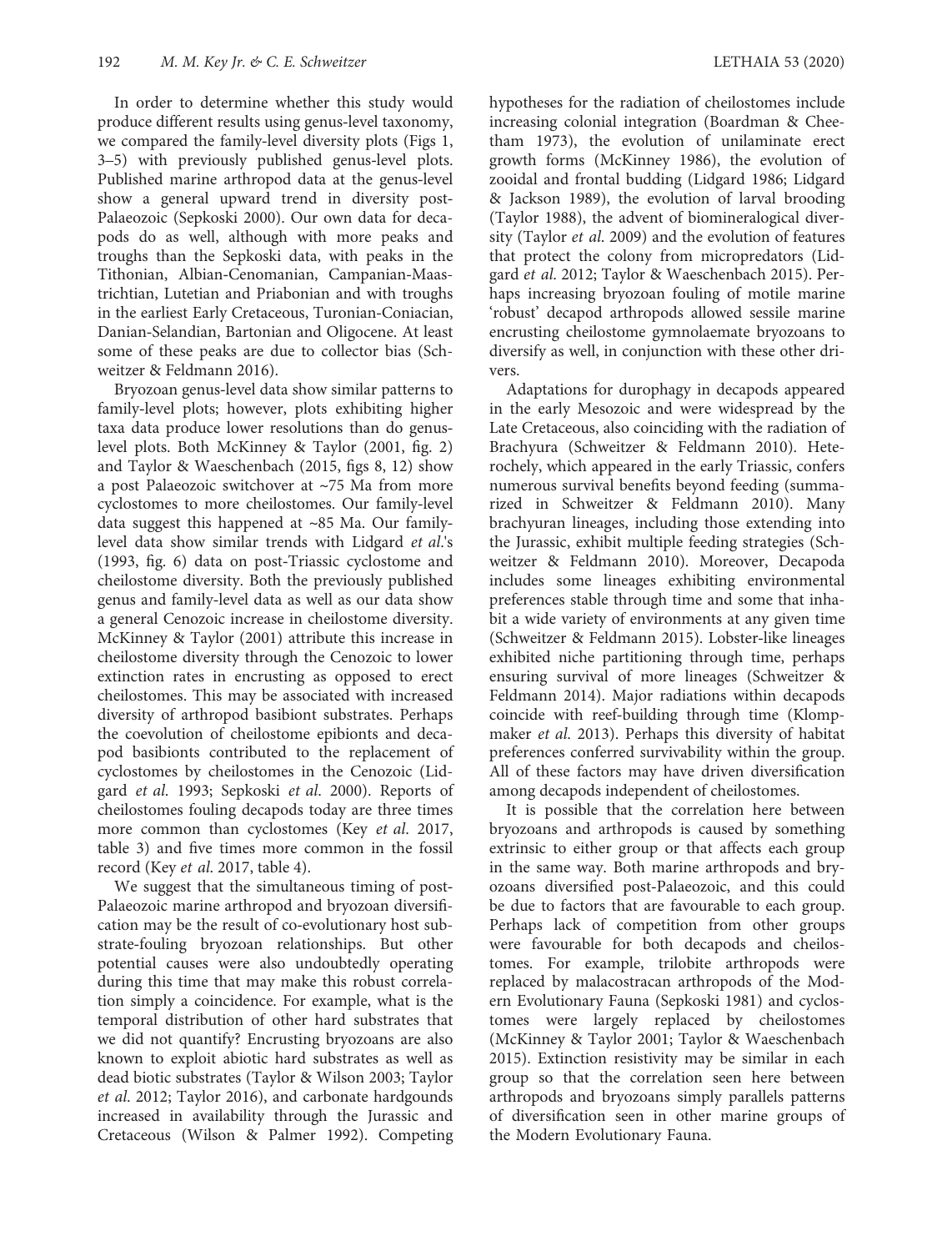To address that, we tested for coevolution of the post‐Palaeozoic bryozoans and molluscs, using the same methodology as for the bryozoans and arthropods. We used the following four basibiont‐epibiont pairs arranged from general to more specific subset relationships to test for time series correlations: (1) all bryozoans and all molluscs; (2) encrusting bryozoans and all molluscs; (3) encrusting gymnolaemate bryozoans and motile molluscs most accessible to fouling bryozoans larvae (i.e. gastropods plus cephalopods but not bivalves which often are infaunal); and (4) encrusting cheilostome gymnolaemate bryozoans and gastropods plus cephalopods.

Using molluscs instead of arthropods requires the assumption that arthropods with sturdy skeletons and molluscs have similar relative abundances in living assemblages. Arthropod molts/carcasses can act as substrates for bryozoans (Key et al. 2017) which at least partially offsets the lower preservation potential of various arthropod clades relative to molluscs. Previous studies have suggested molluscs, especially robust gastropods, are more abundant in fossil assemblages than arthropods (Kidwell 2001; Pasch et al. 2010). Unfortunately, these studies also include infaunal and sessile taxa and are not restricted to epibenthic motile taxa as in our study. There is only one study directly comparing the relative abundance of epibenthic motile arthropods and molluscs in living assemblages (Merta 1980). Merta (1980) ingeniously examined surface trace fossils to focus on epibenthic motile taxa and inferred similar abundances of arthropods and molluscs. Unfortunately, Merta (1980) is not an ideal comparison as arthropods are more likely trace makers than molluscs.

Based on the literature, there are more reported cases of bryozoans encrusting molluscs than arthropods in modern faunas. This is probably in response to the greater diversity of marine molluscs than arthropods. What anecdotal evidence there is suggests that bivalves (Allen 1953; Ward & Thorpe 1991) and gastropods (Taylor et al. 1989; Schejter et al. 2011) are more commonly encrusted by bryozoans than arthropods (Key et al. 2017). Unfortunately, the molluscan data have not been analysed to exclude infaunal, sessile or dead hosts.

The bryozoan-molluscan correlations (Fig. 6, Table 1) were on average significantly weaker than for bryozoans and arthropods. The fact that the bryozoan‐arthropod correlations are higher than those for the molluscs suggests any coevolution may have been more strongly coupled between the bryozoans and the arthropods than bryozoans and molluscs. This is despite the vagaries of fossilization of the host crab's epicuticle, which makes the preservation of any attached epibionts under‐represented in the

fossil record (Feldmann 2003a,b; Waugh et al. 2004). The weaker correlation with the molluscs may also partly be a function of the post‐Palaeozoic infaunalization of many siphonate bivalves in response to the Mesozoic Marine Revolution (Stanley 1977; Vermeij 1977; Buatois et al. 2016).

A similar arthropod‐bryozoan co‐evolutionary diversification may have also occurred in the Palaeozoic and played a role in the Great Ordovician Biodiversification Event (Webby et al. 2004). This coevolutionary diversification would have involved different motile marine hosts and different sessile encrusting marine bryozoans than in this study. Trilobite arthropods, part of the Cambrian Evolutionary Fauna (Sepkoski 1981, 1984, 2000), were a common basibiont for stenolaemate bryozoans (Key et al. 2010). Nautiloid cephalopods, part of the Palaeozoic Evolutionary Fauna (Sepkoski 1981, 1984, 2000), were a common basibiont for stenolaemate bryozoans (Wyse Jackson & Key 2014; Wyse Jackson et al. 2014). The timing of the diversification of bryozoans through the Ordovician (Taylor & Ernst 2004; Ernst 2018) roughly coincides with the diversification of trilobites (Adrain et al. 2004) and nautiloid cephalopods (Frey et al. 2004). This apparent correlation merits more quantitative analysis.

## **Conclusions**

The question addressed in this study is: Could the simultaneous timing in diversification of arthropods and bryozoans be linked in a co-evolutionary basibiont-epibiont relationship? Using family-level post-Palaeozoic stage‐by‐stage diversity of arthropods and bryozoans, we showed that the diversification of arthropods is tightly correlated with the diversification of bryozoans, especially those in the Modern Evolutionary Fauna (i.e. decapods and cheilostomes). The timing of diversification of molluscs, another viable basibiont and bryozoans is not as well correlated. This suggests that as decapod arthropods with robust exoskeletons diversified, they may have provided increased substrate space for encrusting cheilostome bryozoans to exploit and increasing camouflage for the hosts, thus leading to their subsequent coevolutionary diversification.

Acknowledgements. – Thanks to Dennis Gordon (National Institute of Water & Atmospheric, New Zealand) for giving us access to his bryozoan family-level data and to Paul Taylor (Natural History Museum, London) for giving us access to his bryozoan genus‐level data. Abigail Smith (University of Otago, New Zealand) provided most of the bryozoan growth form data. Jessica Tashman (Kent State University) provided preliminary data on xiphosuran diversity. Rodney Feldmann (Kent State University) read earlier drafts of the manuscript and made constructive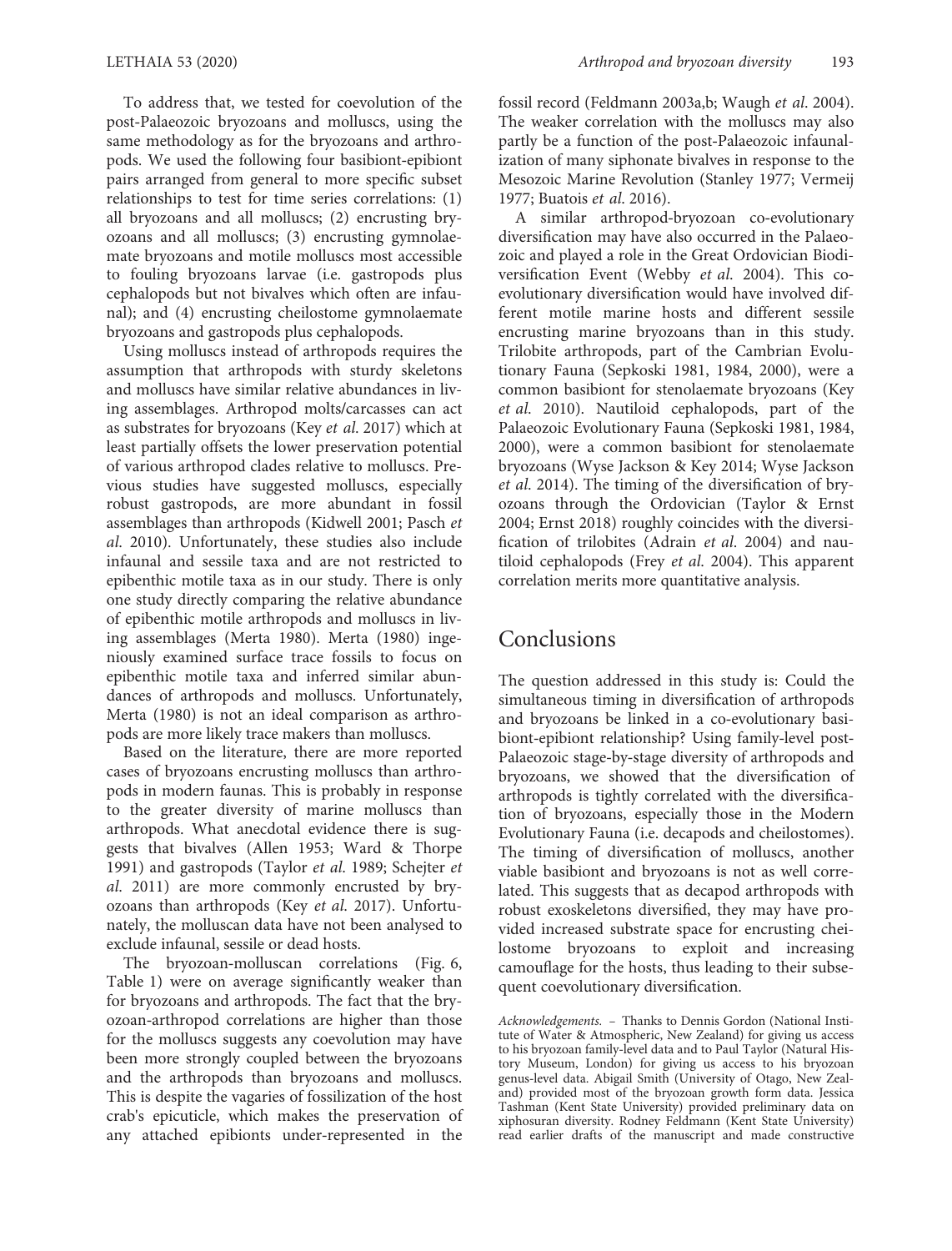suggestions. Diversity analysis of Decapoda was funded by NSF EAR‐1223206 to Schweitzer and Feldmann. This manuscript was greatly improved by the constructive criticism of two anonymous reviewers and Alan Owen (University of Glasgow, Scotland).

#### References

- Abele, L.G. 1976: Comparative species composition and relative abundance of decapod crustaceans in marine habitats of Panama. Marine Biology 38, 263–278.
- Adrain, J.M., Edgecombe, G.D., Fortey, R.A., Hammer, Ø., Laurie, J.R., McCormick, T., Owen, A.W., Waisfeld, B.G., Webby, B.D., Westrop, S.R. & Zhi‐yi, Z. 2004: Trilobites. In Webby, B.D., Paris, F., Droser, M.L. & Percival, I.G. (eds): The Great Ordovician Biodiversification Event, 231–254. Columbia University Press, New York.
- Aguirre‐Urreta, M.B. & Olivero, E.B. 1992: A Cretaceous hermit crab from Antarctica: predatory activities and bryozoan symbiosis. Antarctic Science 4, 207–214.
- Ahyong, S.T., Lai, J.C.Y., Sharkey, D., Colgan, D.J. & Ng, P.K.L. 2007: Phylogenetics of the brachyuran crabs (Crustacea: Decapoda): the status of Podotremata based on small subunit nuclear ribosomal RNA. Molecular Phylogenetics and Evolution 45, 576–586.
- Ahyong, S.T., Lowry, J.K., Alonso, M., Bamber, R.N., Boxshall, G.A., Castro, P., Gerken, S., Karaman, G.S., Goy, J.W., Jones, D.S., Meland, K., Rogers, D.C. & Svavarsson, J. 2011: Crustacea. Zootaxa 3148, 165–191.
- Ahyong, S.T., Garassino, A. & Gironi, B. 2017: Archaeosculda phoenicia n. gen., n. sp. (Crustacea, Stomatopoda, Pseudosculdidae) from the Upper Cretaceous (Cenomanian) of Lebanon. Atti della Società Italiana di Scienze Naturali e del Museo Civico di Storia Naturale in Milano 148, 3–15.
- Allen, J.A. 1953: Observations on the epifauna of the deep‐water muds of the Clyde Sea area, with special reference to Chlamys septemradiata (Müller). Journal of Animal Ecology 22, 240-260.
- Alroy, J. 2010: The shifting balance of diversity among major marine animal groups. Science 329, 1191–1194.
- Arango, C.P. & Wheeler, W.C. 2007: Phylogeny of the sea spiders (Arthropoda, Pycnogonida) based on direct optimization of six loci and morphology. Cladistics 23, 255–293.
- Balazy, P. & Kuklinski, P. 2013: Mobile hard substrata ‐ an additional biodiversity source in a high latitude shallow subtidal system. Estuarine, Coastal and Shelf Science 119, 153–161.
- Bamber, R.N. 2011: Pycnogonida. Zootaxa 3148, 110–111.
- Bassler, R.S. 1953: Bryozoa. In Moore, R.C. (ed): Treatise on Invertebrate Paleontology, Part G, Bryozoa, 1–253. Geological Society of America and University of Kansas Press, Lawrence.
- Bauer, R.T. 1981: Grooming behavior and morphology in the decapod Crustacea. Journal of Crustacean Biology 1, 153–173.
- Boardman, R.S. & Cheetham, A.H. 1973: Degrees of colony dominance in stenolaemate and gymnolaemate Bryozoa. In Boardman, R.S., Cheetham, A.H. & Oliver Jr., W.A. (eds): Animal Colonies, 121–220. Dowden Hutchinson & Ross Inc.,, Stroudsburg, PA.
- Bock, P.E. 2018: Recent and Fossil Bryozoa. Accessed 12 August 2018,<http://www.bryozoa.net/>.
- Bock, P.E. & Gordon, D.P. 2013: Phylum Bryozoa Ehrenberg, 1831. Zootaxa 3703, 67–74.
- Boyko, C.B. & McLaughlin, P.A. 2010: Annotated Checklist of anomuran decapod crustaceans of the world (exclusive of the Kiwaoidea and families Chirostylidae and Galatheidae of the Galatheoidea) Part IV—Hippoidea. The Raffles Bulletin of Zoology Supplement 23, 139–151.
- Brandt, A., Crame, J.A., Polz, H. & Thomson, M.R.A. 1999: Late Jurassic Tethyan ancestry of recent southern high‐latitude marine isopods (Crustacea, Malacostraca). Palaeontology 42, 663– 675.
- Buatois, L.A., Carmona, N.B., Curran, H.A., Netto, R.G., Mángano, M.G. & Wetzel, A. 2016: The Mesozoic marine revolution. In Mángano, M.G. & Buatois, L.A. (eds): The Trace*‐*Fossil

Record of Major Evolutionary Events, 19–134. Springer, Dordrecht, The Netherlands.

- Castro, P., Ng, P.K.L. & Ahyong, S.T. 2004: Phylogeny and systematics of the Trapeziidae Miers, 1886 (Crustacea: Brachyura), with the description of a new family. Zootaxa 643, 1– 70.
- Chan, T.‐Y. 2010: Annotated checklist of the world's marine lobsters (Crustacea: Decapoda: Astacidea, Glypheidea, Achelata, Polychelida). The Raffles Bulletin of Zoology Supplement 123, 153–181.
- Charbonnier, S., Vannier, J. & Riou, B. 2007: New sea spiders from the Jurassic La Voulte-sur-Rhône Lagerstätte. Proceedings of the Royal Society B 274, 2555–2561.
- Charbonnier, S., Audo, D., Garassino, A. & Hyžný, M. 2017: Fossil Crustacea of Lebanon. Muséum National d'Histoire Naturelle Publications Scientifique 210, 1–252.
- Cohen, K.M., Finney, S.C., Gibbard, P.L. & Fan, J.‐X. 2013: (updated): The ICS International Chronostratigraphic Chart. Episodes 36, 199–204.
- Dahms, H.U., Dobretsov, S. & Qian, P.Y. 2004: The effect of bacterial and diatom biofilms on the settlement of the bryozoan Bugula neritina. Journal of Experimental Marine Biology and Ecology 313, 191–209.
- Davie, P.J.F., Guinot, D. & Ng, P.K.L. 2015: Systematics and classification of Brachyura. In Castro, P., Davie, P.J.F., Guinot, D., Schram, F.R. & von Vaupel Klein, J.C. (eds): Treatise on Zoology *–* Anatomy, Taxonomy, Biology, The Crustacea, 9C*—*I. Koninklijke, 1049–1130. Brill NV, Leiden.
- De Grave, S. & Fransen, C.H.J.M. 2011: Carideorum catalogus: the recent species of the dendrobranchiate, stenopodidean, procarididean and caridean shrimps (Crustacea, Decapoda). Zoologische Mededelingen 85, 195–589.
- De Grave, S., Pentcheff, N.D., Ahyong, S.T., Chan, T.‐Y., Crandall, K.A., Dworschak, P.C., Felder, D.L., Feldmann, R.M., Fransen, C.H.J.M., Goulding, L.Y.D., Lemaitre, R., Low, M.L., Martin, J.W., Ng, P.K.L., Schweitzer, C.E., Tan, S.H., Tshudy, D. & Wetzer, R. 2009: A classification of recent and fossil genera of decapod crustaceans. The Raffles Bulletin of Zoology Supplement 21, 1–109.
- De Grave, S., Li, C.P., Tsang, L.M., Chu, K.H. & Chan, T.‐Y. 2014: Unweaving hippolytoid systematics (Crustacea, Decapoda, Hippolytidae): resurrection of several families. Zoologica Scripta 43, 496–507.
- De Grave, S., Fransen, C.H.J.M. & Page, T.J. 2015: Let's be pals again: major systematic changes in Palaemonidae (Crustacea: Decapoda). PeerJ 3, e1167.
- De Haan, W. 1833-1850: Crustacea. In von Siebold, P.F. (ed.): Fauna Japonica sive Descriptio Animalium, quae in Itinere per Japoniam, Jussu et Auspiciis Superiorum, qui summum in India Batava Imperium Tenent, Suscepto, Annis 1823*–*1830 Collegit, Notis, Observationibus et Adumbrationibus Illustravit: i*–*xvii, i*–* xxxi, ix*–*xvi, 1–243. J. Müller et Co., Lugduni Batavorum, Leyden.
- Donoghue, P.C.J. & Benton, M.J. 2007: Rocks and clocks: calibrating the tree of life using fossils and molecules. Trends in Ecology and Evolution 22, 424–431.
- Dworschak, P.C. & Poore, G.C.B. 2018: More cautionary tales: family, generic and species synonymies of recently published taxa of ghost and mud shrimps (Decapoda: Axiidea and Gebiidea). Zootaxa 4394, 61–76.
- Dworschak, P.C., Felder, D.L. & Tudge, C.C. 2012: Infraorders Axiidea de Saint Laurent, 1979 and Gebiidea de Saint Laurent, 1979 (formerly known collectively as Thalassinidea). In Schram, F.R. & von Vaupel Klein, J.C. (eds): The Crustacea, 9B (Eucarida: Decapoda: Astacidea P.P. (Enoplometopoidea, Nephropoidea), Glypheidea, Axiidea, Gebiidea, and Anomura), 109–220. Brill, Leiden.
- Eggleston, D. 1971: Synchronization between moulting in Calocaris macandreae (Decapoda) and reproduction in its epibiont Tricella koreni (Polyzoa Ectoprocta). Journal of the Marine Biological Association of the United Kingdom 51, 409–410.
- Ehrlich, P.R. & Raven, P.H. 1964: Butterflies and plants: a study in coevolution. Evolution 18, 586–608.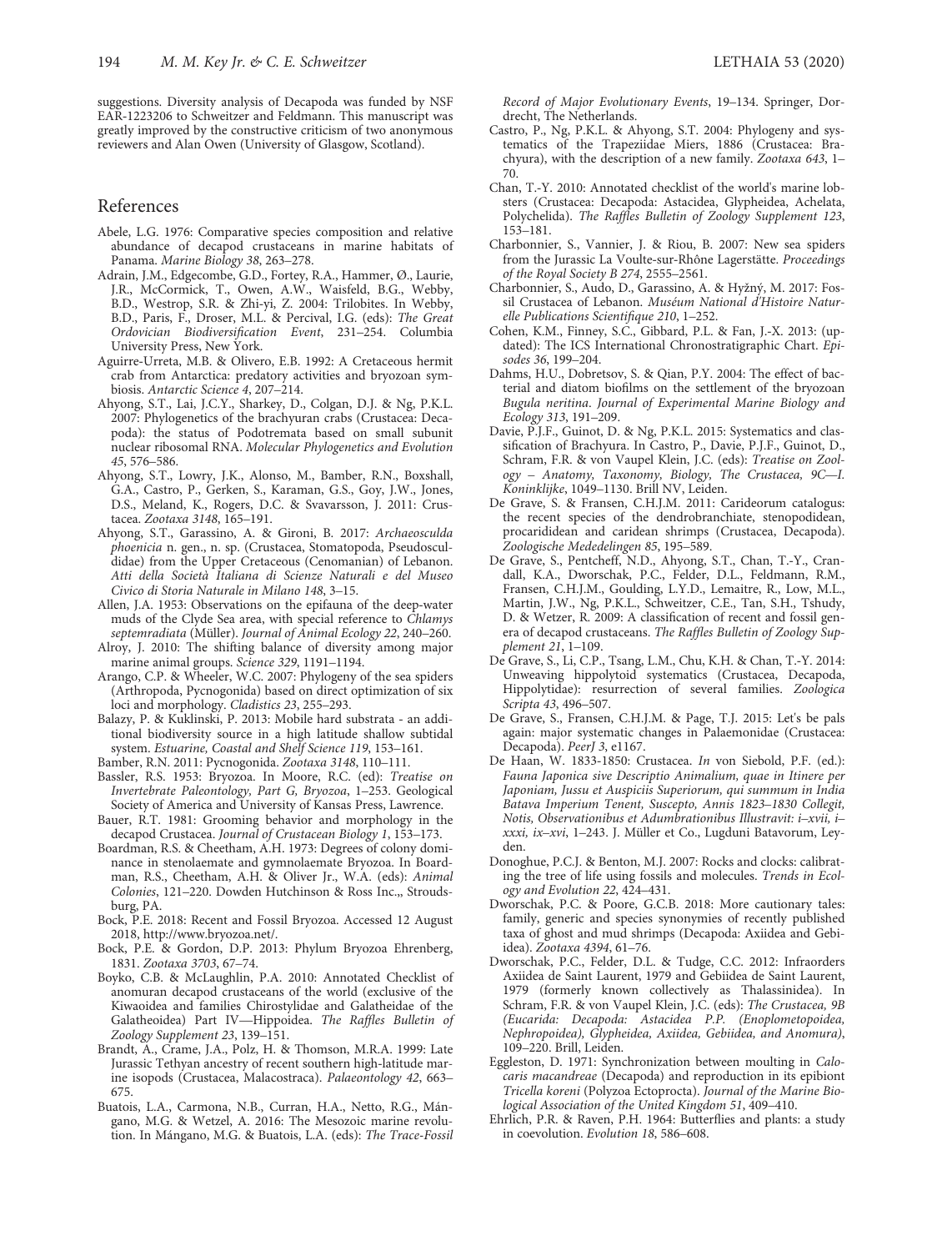- Ernst, A. 2018: Diversity dynamics of Ordovician Bryozoa. Lethaia 5, 198–206.
- Evans, N. 2018: Molecular phylogenetics of swimming crabs (Portunoidea Rafinesque, 1815) supports a revised family‐level classification and suggests a single derived origin of symbiotic taxa. PeerJ 6, e4260.
- Feldmann, R.M. 2003a: The Decapoda: New initiatives and novel approaches. Journal of Paleontology 77, 1021–1039.
- Feldmann, R.M. 2003b: Interpreting ecology and physiology of fossil decapod crustaceans. Contributions to Zoology 72, 111– 117.
- Fernandez‐Leborans, G. 2010: Epibiosis in Crustacea: an overview. Crustaceana 83, 549–640.
- Foote, M. & Miller, A.I. 2007: Principles of Paleontology. Freeman, New York.
- Franțescu, O.D. 2012: Nodosculda fisherorum, new genus and new species of mantis shrimp (Stomatopoda: Sculdidae) from the Cretaceous (late Albian) of Texas, USA. Journal of Crustacean Biology 32, 774–779.
- Frey, R.C., Beresi, M.S., Evans, D.H., King, A.H. & Percival, I.G. 2004: Nautiloid cephalopods. In Webby, B.D., Paris, F., Droser, M.L. & Percival, I.G. (eds): The Great Ordovician Biodiversification Event, 209–213. Columbia University Press, New York.
- Futuyma, D.J. & Slatkin, M. 1983: Coevolution, 555. Sinauer Associates Inc, Sunderland.
- Gaston, K.J. 2000: Biodiversity: Higher taxon richness. Progress in Physical Geography 24, 117–127.
- Giri, T. & Wicksten, M.K. 2001: Fouling of the caridean shrimp, Lysmata wurdemanni (Gibbs, 1850) by the barnacle, Balanus improvisus Darwin, 1854 and other epibionts. Crustaceana 74, 1305–1314.
- Glaessner, M.F. 1969: Decapoda. In Moore, R.C. (ed): Treatise on Invertebrate Paleontology, Part R, Arthropoda 4, volume 2, 400–533. Geological Society of America and University of Kansas Press, Lawrence.
- Glaessner, M.F. 1980: New Cretaceous and Tertiary crabs (Crustacea: Brachyura) from Australia and New Zealand. Transactions of the Royal Society of South Australia 104, 171–192.
- Gordon, D.P. 2018: Bryozoa: Cheilostomata. Interim classification for Treatise on Invertebrate Paleontology. Version of 5 July 2018.
- Goy, J.W. 2010: Infraorder Stenopodidea Claus, 1872. In Schram, F.R. & von Vaupel Klein, J.C. (eds): Treatise on Zoology *–* Anatomy, Taxonomy, Biology, The Crustacea, 9A (Chapter 65), 215–265. Koninklijke Brill NV, Leiden.
- Gracia‐Lázaro, C., Hernández, L., Borge‐Holthoefer, J. & Moreno, Y. 2018: The joint influence of competition and mutualism on the biodiversity of mutualistic ecosystems. Scientific Reports 8, 9253.
- Gray, N.L., Banta, W.C. & Loeb, G.I. 2002: Aquatic biofouling larvae respond to differences in the mechanical properties of the surface on which they settle. Biofouling 18, 269–273.
- Guinot, D. 2011: Odiomarinae nov. subfam., a new subfamily for two primitive genera of Hymenosomatidae MacLeay, 1838, with preliminary remarks on the family (Crustacea, Decapoda, Brachyura). Zootaxa 2732, 20–32.
- Guinot, D. 2012: Remarks on Inachoididae Dana, 1851, with the description of a new genus and the resurrection of Stenorhynchinae Dana, 1851, and recognition of the inachid subfamily Podochelinae Neumann, 1878 (Crustacea, Decapoda, Brachyura, Majoidea). Zootaxa 3416, 22–40.
- Guinot, D. & Tavares, M. 2001: Une nouvelle famille de crabes du Crustacés et la notion de Podotremata Guinot, 1977 (Crustacea, Decapoda, Brachyura). Zoosystema 23, 507–546.
- Hageman, S.J., Bone, Y., McGowran, B. & James, N.P. 1997: Colonial growth‐forms as paleoenvironmental indicators: evaluation of methodology. Palaios 12, 405–419.
- Hannisdal, B. & Liow, L.H. 2018: Causality from palaeontological time series. Palaeontology 61, 495-509.
- Haug, J.T., Haug, C., Maas, A., Kutschera, V. & Waloszek, D. 2010: Evolution of mantis shrimps (Stomatopoda, Malacostraca) in the light of new Mesozoic fossils. BMC Evolutionary Biology 10, 290.
- Hessler, R.R. 1969: Peracarida. In Moore, R.C. (ed): Treatise on Invertebrate Paleontology, Part R, Arthropoda 4, 360–393. Geological Society of America and University of Kansas Press, Lawrence.
- Hof, C.H.J. & Briggs, D.E.G. 1997: Decay and mineralization of mantis shrimps (Stomatopoda; Crustacea); a key to their fossil record. Palaios 12, 420–438.
- Huntley, J.W. & Kowalewski, M. 2007: Strong coupling of predation intensity and diversity in the Phanerozoic fossil record. Proceedings of the National Academy of Sciences 104, 15006-15010.
- Hyžný, M., Bruce, N.L. & Schlögl, J. 2013: An appraisal of the fossil record for the Cirolanidae (Malacostraca: Peracarida: Isopoda: Cymothoida), with a description of a new cirolanid isopod crustacean from the early Miocene of the Vienna Basin (Western Carpathians). Palaeontology 56, 615–630.
- Jackson, J.B.C. 1977: Competition on marine hard substrata: the adaptive significance of solitary and colonial strategies. The American Naturalist 111, 743–767.
- Janzen, D.H. 1966: Coevolution of mutualism between ants and acacias in Central America. Evolution 20, 249–275.
- Janzen, D.H. 1980: When is it coevolution? Evolution 34, 611– 612.
- Jernakoff, P., Phillips, B.F. & Fitzpatrick, J.J. 1993: The diet of post‐puerulus western rock lobster, Panulirus cygnus George, at Seven Mile Beach, Western Australia. Australian Journal of Marine and Freshwater Research 44, 649–655.
- Jones, W.T., Feldmann, R.M. & Garassino, A. 2014: Three new isopod species and a new occurrence of the tanaidacean Niveotanais brunnensis Polz, 2005 from the Jurassic Plattenkalk beds of Monte Fallano, Italy. Journal of Crustacean Biology 34, 739– 753.
- Karasawa, H., Schweitzer, C.E. & Feldmann, R.M. 2008: Revision of the Portunoidea Rafinesque, 1815 (Decapoda: Brachyura) with emphasis on the fossil genera and families. Journal of Crustacean Biology 28, 82–127.
- Karasawa, H., Schweitzer, C.E. & Feldmann, R.M. 2011: Phylogenetic analysis and revised classification of podotrematous Brachyura (Decapoda) including extinct and extant families. Journal of Crustacean Biology 31, 523–565.
- Karasawa, H., Schweitzer, C.E. & Feldmann, R.M. 2013: Phylogeny and systematics of extant and extinct lobsters. Journal of Crustacean Biology 33, 78–123.
- Karasawa, H., Schweitzer, C.E., Feldmann, R.M. & Luque, J. 2014: Systematics and phylogeny of the Raninoida (Crustacea: Brachyura). Journal of Crustacean Biology 34, 216-272.
- Key Jr., M.M. & Barnes, D.K.A. 1999: Bryozoan colonization of the marine isopod Glyptonotus antarcticus at Signy Island, Antarctica. Polar Biology 21, 48–55.
- Key Jr., M.M., Jeffries, W.B. & Voris, H.K. 1995: Epizoic bryozoans, sea snakes, and other nektonic substrates. Bulletin of Marine Science 56, 462–474.
- Key Jr., M.M., Jeffries, W.B., Voris, H.K. & Yang, C.M. 1996a: Epizoic bryozoans and mobile ephemeral host substrata. In Gordon, D.P., Smith, A.M. & Grant‐Mackie, J.A. (eds): Bryozoans in Space and Time, 157–165. National Institute of Water and Atmospheric Research, Wellington, New Zealand.
- Key Jr, M.M., Jeffries, W.B., Voris, H.K. & Yang, C.M. 1996b: Epizoic bryozoans, horseshoe crabs, and other mobile benthic substrates. Bulletin of Marine Science 58, 368–384.
- Key Jr., M.M., Winston, J.E., Volpe, J.W., Jeffries, W.B. & Voris, H.K. 1999: Bryozoan fouling of the blue crab, Callinectes sapidus, at Beaufort, North Carolina. Bulletin of Marine Science 64, 513–533.
- Key Jr., M.M., Jeffries, W.B., Voris, H.K. & Yang, C.M. 2000: Bryozoan fouling pattern on the horseshoe crab Tachypleus gigas (Müller) from Singapore. In Herrera Cubilla, A. & Jackson, J.B.C. (eds): 265–271.
- Key Jr., M.M., Schumacher, G.A., Babcock, L.E., Frey, R.C., Heimbrock, W.P., Felton, S.H., Cooper, D.L., Gibson, W.B., Scheid, D.G. & Schumacher, S.A. 2010: Paleoecology of commensal epizoans fouling Flexicalymene (Trilobita) from the Upper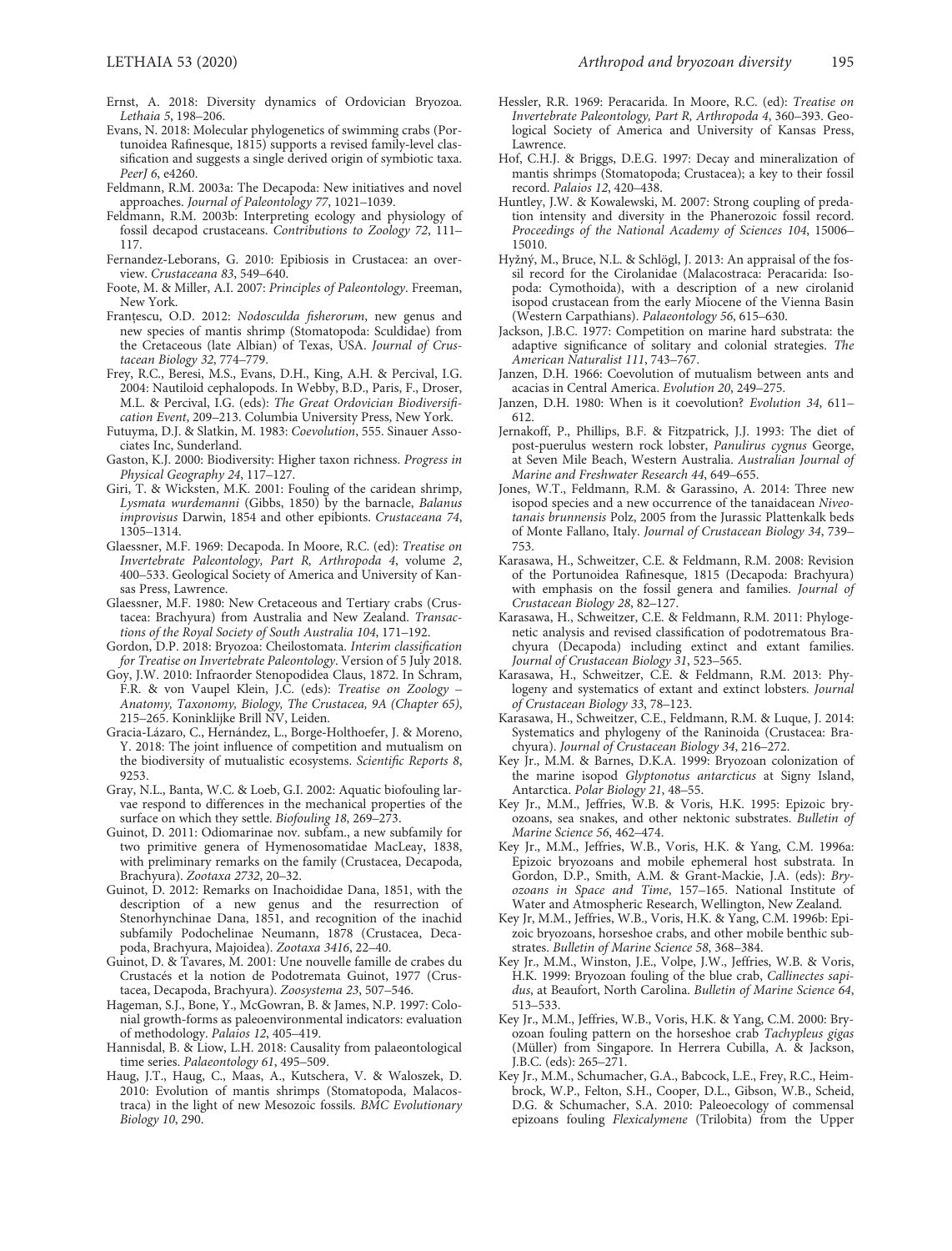Ordovician, Cincinnati Arch region, USA. Journal of Paleontology 84, 1121–1134.

- Key Jr., M.M., Knauff, J.B. & Barnes, D.K.A. 2013: Epizoic bryozoans on predatory pycnogonids from the South Orkney Islands, Antarctica: "If you can't beat them, join them". In Ernst, A., Schäfer, P. & Scholz, J. (eds): Bryozoan Studies 2010, volume 143, 137–153. Lecture Notes in Earth System Sciences. Springer‐Verlag, Berlin.
- Key Jr., M.M., Hyžný, M., Khosravi, E., Hudáčková, N., Robin, N. & Mirzaie Ataabadi, M. 2017: Bryozoan epibiosis on fossil crabs: a rare occurrence from the Miocene of Iran. Palaios 32, 491–505.
- Kidwell, S.M. 2001: Preservation of species abundance in marine death assemblages. Science 294, 1091-1094.
- Klompmaker, A.A., Schweitzer, C.E., Feldmann, R.M. & Kowalewski, M. 2013: The influence of reefs on the rise of Mesozoic marine crustaceans. Geology 41, 1179–1182.
- Klompmaker, A.A., Schweitzer, C.E., Feldmann, R.M. & Kowalewski, M. 2015: Environmental and scale‐dependent evolutionary trends in the body size of crustaceans. Proceedings of the Royal Society B 282, 20150440.
- Klompmaker, A.A., Portell, R.W. & Frick, M.G. 2017: Comparative experimental taphonomy of eight marine arthropods indicates distinct differences in preservation potential. Palaeontology 60, 773-794.
- Lai, J.C.Y., Mendoza, J.C.E., Guinot, D., Clark, P.F. & Ng, P.K.L. 2011: Xanthidae MacLeay, 1838 (Decapoda: Brachyura: Xanthoidea) systematics: a multi‐gene approach with support from adult and zoeal morphology. Zoologischer Anzeiger 250, 407– 448.
- Lamsdell, J.C. 2016: Horseshoe crab phylogeny and independent colonizations of fresh water: ecological invasion as a driver for morphological innovation. Palaeontology 59, 181–194.
- Lidgard, S. 1986: Ontogeny in animal colonies: a persistent trend in the bryozoan fossil record. Science 232, 230–232.
- Lidgard, S. & Jackson, J.B.C. 1989: Growth in encrusting cheilostome bryozoans: I. evolutionary trends. Paleobiology 15, 255– 282
- Lidgard, S., McKinney, F.K. & Taylor, P.D. 1993: Competition, clade replacement, and a history of cyclostome and cheilostome bryozoan diversity. Paleobiology 19, 352–371.
- Lidgard, S., Carter, M.C., Dick, M.H., Gordon, D.P. & Ostrovsky, A.N. 2012: Division of labor and recurrent evolution of polymorphisms in a group of colonial animals. Evolutionary Ecology 26, 233–257.
- Lockwood, R. & Chastant, L.R. 2006: Quantifying bias of compositional fidelity, species richness, abundance in molluscan death assemblages in Chesapeake Bay. Palaios 21, 376–383.
- Lomolino, M.V. 1990: The target area hypothesis: the influence of island area on immigration rates of non‐volant mammals. Oikos 57, 297–300.
- MacArthur, R.H. & Wilson, E.O. 1967: The Theory of Island Biogeography, 203. Princeton University Press, Princeton.
- Maguire, E.P., Feldmann, R.M., Jones, W.T., Schweitzer, C.E. & Casadío, S. 2018: The first fossil isopod from Argentina: a new species of Cirolanidae (Crustacea: Peracarida) from the Micoene of Patagonia. Journal of Crustacean Biology 38, 34–44.
- Marshall, C.R. 1990: Confidence intervals on stratigraphic ranges. Paleobiology 16, 1–10. McKinney, F.K. 1986: Evolution of erect marine bryozoan faunas:
- Repeated success of unilaminate species. The American Naturalist 128, 795–809.
- McKinney, F.K. 1995: One hundred million years of competitive interactions between bryozoan clades: asymmetrical but not escalating. Biological Journal of the Linnean Society 56, 465– 481.
- McKinney, F.K. & Jackson, J.B.C. 1989: Bryozoan Evolution, 238. Unwin Hyman, London.
- McKinney, F.K. & Taylor, P.D. 2001: Bryozoan generic extinctions and originations during the last one hundred million years. Palaeontologia Electronica 4, 1–26.
- McLaughlin, P.A., Komai, T., Lemaitre, R. & Rahayu, D.L. 2010a: Annotated Checklist of anomuran decapod crustaceans of the

world (exclusive of the Kiwaoidea and families Chirostylidae and Galatheidae of the Galatheoidea) Part I—Lithodoidea, Lomisoidea and Paguroidea. The Raffles Bulletin of Zoology Supplement 23, 5–107.

- McLaughlin, P.A., Lemaitre, R. & Crandall, K.A. 2010b: Annotated Checklist of anomuran decapod crustaceans of the world (exclusive of the Kiwaoidea and families Chirostylidae and Galatheidae of the Galatheoidea) Part III—Aegloidea. The Raffles Bulletin of Zoology Supplement 23, 131–137.
- Merta, T. 1980: Arthropod and mollusk traces in the varved clays of Central Poland. Acta Geologica Polonica 30, 165–172.
- Minelli, A., Boxshall, G.A. & Fusco, G. 2013: Arthropod Biology and Evolution: Molecules, Development, Morphology, 532. Springer‐Verlag, Berlin.
- Naruse, T. & Ng, P.K.L. 2014: A new family, genus and species of cavernicolous crab (Crustacea: Decapoda: Brachyura: Pseudozioidea) from Christmas Island, Australia. Raffles Bulletin of Zoology Supplement 30, 263–273.
- Nelson, C.S., Hyden, F.M., Keane, S.L., Leask, W.L. & Gordon, D.P. 1988: Application of bryozoan zoarial growth‐form studies in facies analysis of non‐tropical carbonate deposits in New Zealand. Sedimentary Geology 60, 301–322.
- Ng, P.K.L., Guinot, D. & Davie, P.J.F. 2008: Systema Brachyurorum: Part I. An annotated checklist of extant brachyuran crabs of the world. Raffles Bulletin of Zoology Supplement 17, 1–286.
- Nitecki, M.H. 1983: Coevolution, 392. University of Chicago Press, Chicago.
- Ortmann, A.E. 1892: Die Abtheilungen Hippidea, Dromiidea und Oxystomata: die Decapoden‐Krebse des Strassburger Museums, mit besonderer Berücksichtigung der von Herrn Dr. Döderlein bei Japan und bei den Liu‐Kiu‐Inseln gesammelten und z. Z. im Strassburger Museum aufbewahrten Formen. V. Theil. Zoologische Jahrbücher, (Systematik, Geographie und Biologie der Thiere) 6, 532–588, pl. 26.
- Osawa, M. & McLaughlin, P.A. 2010: Annotated checklist of anomuran decapod crustaceans of the world (exclusive of the Kiwaoidea and families Chirostylidae and Galatheidae of the Galatheoidea) Part II—Porcellanidae. The Raffles Bulletin of Zoology Supplement 23, 109–129.
- Parapar, J., Fernandez, L., Gonzalez‐Gurriaran, E. & Muino, R. 1997: Epibiosis and masking material in the spider crab Maja squinado (Decapoda: Majidae) in the Ria de Arousa (Galicia, NW Spain). Cahiers de Biologie Marine 38, 221–234.
- Pasch, A.D., Foster, N.R. & Irvine, G.V. 2010: Faunal analysis of late Pleistocene‐early Holocene invertebrates provides evidence for paleoenvironments of a Gulf of Alaska shoreline inland of the present Bering Glacier margin. Geological Society of America Special Paper 462, 251–274.
- PBDB 2018: Data downloaded from the Paleobiology DatabaseAccessed 21 September 2018, [https://paleobiodb.org/navi](https://paleobiodb.org/navigator/) [gator/.](https://paleobiodb.org/navigator/)
- Plotnick, R.E. 1986: Taphonomy of a modern shrimp; implications for the arthropod fossil record. Palaios 1, 286–293.
- Pohowsky, R.A. 1978: The boring ctenostomate Bryozoa: taxonomy and paleobiology based on cavities in calcareous substrata. Bulletins of American Paleontology 73, 1–192.
- Poore, G.C.B. & Dworschak, P.C. 2017: Family, generic and species synonymies of recently published taxa of ghost shrimps (Decapoda, Axiidea, Eucalliacidae and Ctenochelidae): cautionary tales. Zootaxa 4294, 119–125.
- Rathbun, M.J. 1917: New species of South Dakota Cretaceous crabs. Proceedings of the U.S. National Museum 52, 385-391, pls. 32, 33.
- Raup, D.M. 1979: Biases in the fossil record of species and genera. Bulletin of the Carnegie Museum of Natural History 13, 85–91.
- Robin, N., van Bakel, B.W.M., Pacaud, J.‐M. & Charbonnier, S. 2017: Decapod crustaceans from the Paleocene (Danian) of the Paris Basin (Vigny stratotype and allied localities) and a limpet palaeoassociation. Journal of Systematic Palaeontology 15, 1– 17.
- Robinson, K. & Clark, R. 2018: Biochemical warfare: the coevolution of venom and venom resistance among small mammals. Toxicon 150, 332–333.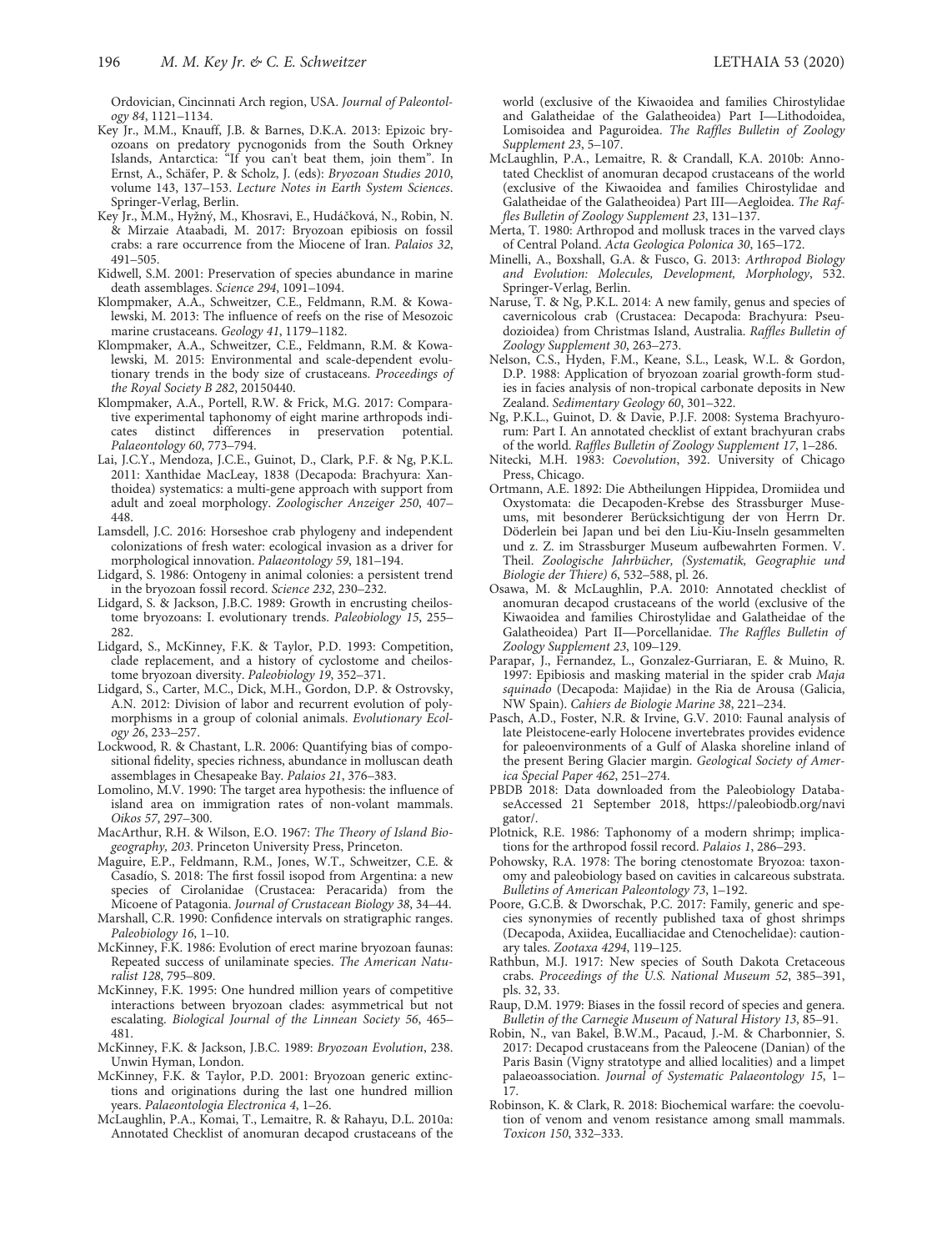- Ross, D.M. 1983: Symbiotic relations. In Bliss, D.E. (ed): The Biology of Crustacea, volume 7, 163–212. Academic Press, New York.
- Rosser, N. 2017: Shortcuts in biodiversity research: What determines the performance of higher taxa as surrogates for species? Ecology and Evolution 7, 2595–2603.
- Schejter, L., Escolar, M. & Bremec, C. 2011: Variability in epibiont colonization of shells of Fusitriton magellanicus (Gastropoda) on the Argentinean shelf. Journal of the Marine Biological Association of the United Kingdom 91, 897–906.
- Schram, F.R., Ahyong, S.T., Patek, S.N., Green, P.A., Rosario, M.V., Bok, M.J., Cronin, T.W., Mead Vetter, K.S., Caldwell, R.L., Scholtz, G., Feller, K.D. & Abelló, P. 2013: Subclass Hoplocarida Calman, 1904: Order Stomatopoda Latreille, 1817. In von Vaupel Klein, J.C., Charmantier‐Daures, M. & Schram, F.R. (eds): Treatise on Zoology, The Crustacea, 4 (part A), 179– 355. Brill, Leiden.
- Schweitzer, C.E. & Feldmann, R.M. 2010: The Decapoda (Crustacea) as predators on Mollusca over geologic time. Palaios 25, 167–182.
- Schweitzer, C.E. & Feldmann, R.M. 2014: Lobster (Crustacea: Decapoda) diversity and evolutionary patterns through time. Journal of Crustacean Biology 34, 820-847.
- Schweitzer, C.E. & Feldmann, R.M. 2015: Faunal turnover and niche stability in marine Decapoda in the Phanerozoic. Journal of Crustacean Biology 35, 633–649.
- Schweitzer, C.E. & Feldmann, R.M. 2016: Species of Decapoda (Crustacea) in the fossil record: patterns, problems, and progress. In Allmon, W.D. & Yacobucci, M.M. (eds): Species and Speciation in the Fossil Record, 278–300. University of Chicago Press, Chicago.
- Schweitzer, C.E., Feldmann, R.M., Garassino, A., Karasawa, H. & Schweigert, G. 2010: Systematic list of fossil decapod crustacean species. Crustaceana Monographs 10, 1–222.
- Schweitzer, C.E., Karasawa, H., Luque, J. & Feldmann, R.M. 2016: Phylogeny and classification of Necrocarcinoidea Förster, 1968 (Brachyura: Raninoida) with the description of two new genera. Journal of Crustacean Biology 36, 338–372.
- Sepkoski Jr., J.J. 1981: A factor analytic description of the Phanerozoic marine fossil record. Paleobiology 7, 36–53.
- Sepkoski Jr., J.J. 1984: A kinetic model of Phanerozoic taxonomic diversity. III. Post‐Paleozoic families and mass extinctions. Paleobiology 10, 246–267.
- Sepkoski Jr., J.J. 2000: Crustacean biodiversity through the marine fossil record. Contributions to Zoology 69, 213–222.
- Sepkoski Jr., J.J., McKinney, F.K. & Lidgard, S. 2000: Competitive displacement among post‐Paleozoic cyclostome and cheilostome bryozoans. Paleobiology 26, 7–18.
- Skinner, D.M. 1985: Molting and regeneration. In Bliss, D.E. & Mantel, L.H. (eds): The Biology of Crustacea, Volume 9: Integument, Pigments, and Hormonal Processes, 43–146. Academic Press, Orlando.
- Smith, A.M. & Nelson, C.S. 1994: Calcification rates of rapidly‐ colonizing bryozoans in Hauraki Gulf, northern New Zealand. New Zealand Journal of Marine and Freshwater Research 28, 227–234.
- Smith, A.M., Nelson, C.S. & Spencer, H.G. 1998: Skeletal carbonate mineralogy of New Zealand bryozoans. Marine Geology 151, 27–46.
- Spiridinov, V.A., Neretina, T.V. & Schepetov, D. 2014: Morphological characterization and molecular phylogeny of Portunoidea Rafinesque, 1815 (Crustacea Brachyura): implications for understanding evolution of swimming capacity and revision of the family‐level classification. Zoologischer Anzeiger 253, 404–429.
- Stachowicz, J.J. & Hay, M.E. 2000: Geographic variation in camouflage specialization by a decorator crab. American Naturalist 156, 59–71.
- Stanley, S.M. 1977: Trends, rates and patterns of evolution of Bivalvia. In Hallam, A. (ed): Patterns of Evolution, as Illustrated by the Fossil Record, 209–250. Elsevier, Amsterdam,The Netherlands.
- Stracey, C.M. & Pimm, S.L. 2009: Testing island biogeography theory with visitation rates of birds to British islands. Journal of Biogeography 36, 1532–1539.
- Swift, D.J. 1992: The accumulation of plutonium by the European lobster (Homarus gammarus L.). Journal of Environmental Radioactivity 16, 1–24.
- Tashman, J.N., Feldmann, R.M., Schweitzer, C.E. & Thiel, B.A. 2018: Inferences for grooming behavior drawn from epibionts on early to middle Cenozoic crabs of Oregon and Washington state, USA. Bulletin of the Mizunami Fossil Museum 44, 9–22.
- Tavares, C. & Martin, J.W. 2010: Suborder Dendrobranchiata Bate, 1888. In Schram, F.R. & von Vaupel Klein, J.C. (eds): Treatise on Zoology *–* Anatomy, Taxonomy, Biology, The Crustacea, 9A, 99–164. Koninklijke Brill NV, Leiden.
- Taylor, P.D. 1979: Palaeoecology of the encrusting epifauna of some British Jurassic bivalves. Palaeogeography, Palaeoclimatology, Palaeoecology 28, 241–262.
- Taylor, P.D. 1988: Major radiation of cheilostome bryozoans: Trigger by the evolution of a new larval type? Historical Biology 1, 45–64.
- Taylor, P.D. 1990: Preservation of soft‐bodied and other organisms by bioimmuration: a review. Palaeontology 33, 1–17.
- Taylor, P.D. 1993: Bryozoa. In Benton, M.J. (ed): The Fossil Record 2, 465–489. Chapman and Hall, London.
- Taylor, P.D. 1994: Evolutionary palaeoecology of symbioses between bryozoans and hermit crabs. Historical Biology 9, 157– 205.
- Taylor, P.D. 2001: Preliminary systematics and diversity patterns of cyclostome bryozoans from the Neogene of the Central American Isthmus. Journal of Paleontology 75, 578–589.
- Taylor, P.D. 2016: Competition between encrusters on marine hard substrates and its fossil record. Palaeontology 59, 481-497.
- Taylor, P.D. & Ernst, A. 2004: Bryozoans. Trilobites. In Webby, B.D., Paris, F., Droser, M.L. & Percival, I.G. (eds): The Great Ordovician Biodiversification Event, 147–156. Columbia University Press, New York.
- Taylor, P.D. & Waeschenbach, A. 2015: Phylogeny and diversification of bryozoans. Palaeontology 58, 585–599.
- Taylor, P.D. & Wilson, M.A. 2002: A new terminology for marine organisms inhabiting hard substrates. Palaios 17, 522–525.
- Taylor, P.D. & Wilson, M.A. 2003: Palaeoecology and evolution of marine hard substrate communities. Earth Science Reviews 62, 1–103.
- Taylor, P.D., Schembri, P.J. & Cook, P.L. 1989: Symbiotic associations between hermit crabs and bryozoans from the Otago region, southeastern New Zealand. Journal of Natural History 23, 1059–1085.
- Taylor, P.D., Wilson, M.A. & Bromley, R.G. 1999: A new ichnogenus for etchings made by cheilostome bryozoans into calcareous substrates. Palaeontology 42, 595–604.
- Taylor, P.D., James, N.P., Bone, Y., Kuklinski, P. & Kyser, T.K. 2009: Evolving mineralogy of cheilostome bryozoans. Palaios 24, 440–452.
- Taylor, P.D., Dick, M.H., Clements, D. & Mawatari, S.F. 2012: A diverse bryozoan fauna from Pleistocene marine gravels at Kuromatsunai, Hokkaido, Japan. In Ernst, A., Schäfer, P. & Scholz, J. (eds): Bryozoan Studies 2010, Lecture Notes in Earth System Sciences, 367–383. Springer‐Verlag, Berlin.
- Taylor, P.D., Wilson, M.A. & Bromley, R.G. 2013: Finichnus, a new name for the ichnogenus Leptichnus Taylor, Wilson and Bromley, 1999, preoccupied by Leptichnus Simroth, 1896 (Mollusca, Gastropoda). Palaeontology 56, 456.
- Theil, E.P., Cuesta, J.A. & Felder, D.L. 2016: Molecular evidence for non‐monophyly of the pinnotheroid crabs (Crustacea: Brachyura: Pinnotheroidea), warranting taxonomic reappraisal. Invertebrate Systematics 30, 1–27.
- Thoma, B.P., Guinot, D. & Felder, D.L. 2014: Evolutionary relationships among American mud crabs (Crustacea: Decapoda: Brachyura: Xanthoidea) inferred from nuclear and mitochondrial markers, with comments on adult morphology. Zoological Journal of the Linnean Society 170, 86–109.